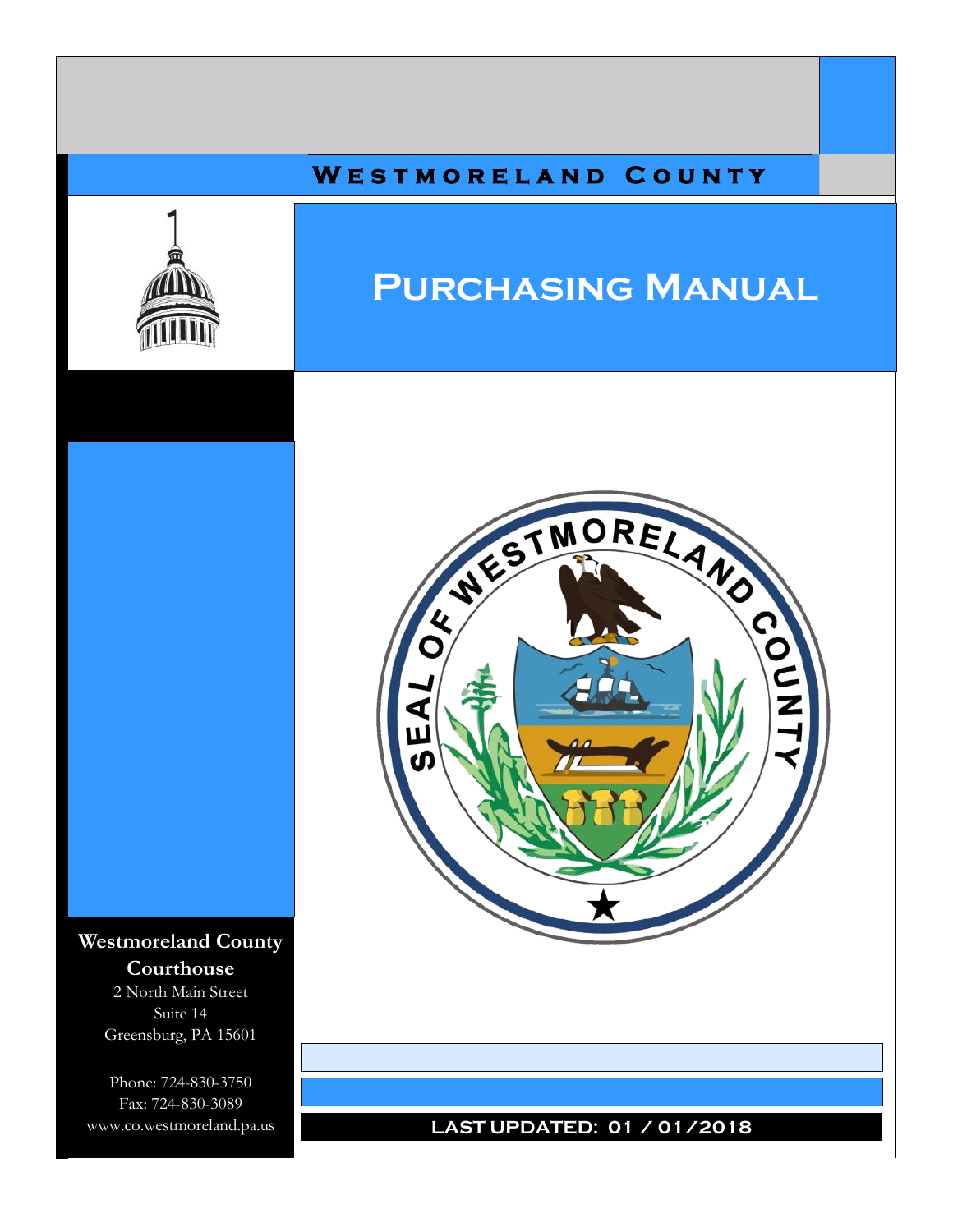

**Contents**

# **TABLE OF CONTENTS**

| <b>SECTION</b>      |                                                | <b>PAGE</b>    |
|---------------------|------------------------------------------------|----------------|
| <b>FORWARD</b>      |                                                | 3              |
| <b>INTRODUCTION</b> |                                                | $\overline{4}$ |
| <b>SECTION</b>      | 1.00 - Purchasing Objectives                   | 6              |
| <b>SECTION</b>      | 2.00 - Purchasing Policies                     | $\overline{7}$ |
|                     | 2.01 - Purchasing Authority and Responsibility | $\overline{7}$ |
|                     | 2.02 - Over and Under Shipments                | 9              |
|                     | 2.03 - Partial Shipments                       | 9              |
|                     | 2.04 - Operating Expenses                      | 9              |
|                     | 2.05 - Capital Improvements and Contracts      | 9              |
|                     | 2.06 - Rentals and Leases of Equipment         | 9              |
|                     | 2.07 - Technical Purchases                     | 10             |
| <b>SECTION</b>      | 3.00 - Organization and Function               | 11             |
|                     | 3.01 - Functions                               | 11             |
| <b>SECTION</b>      | 4.00 - Statutory Guidelines                    | 12             |
| <b>SECTION</b>      | 5.00 - Purchasing Practices                    | 13             |
|                     | 5.01 - Types of Pricing Requests               | 13             |
|                     | 5.02 - Bid Processing                          | 16             |
|                     | 5.03 - Awards                                  | 17             |
|                     | 5.04 - Cooperative Purchasing                  | 19             |
| <b>SECTION</b>      | 6.00 - Quality                                 | 20             |
|                     | 6.01 - Definition                              | 20             |
|                     | 6.02 - Specifications                          | 20             |
| <b>SECTION</b>      | 7.00 - Receiving and Inspection                | 22             |
|                     | 7.01 - Receipt and Inspection                  | 22             |
|                     | 7.02 - Rejection                               | 22             |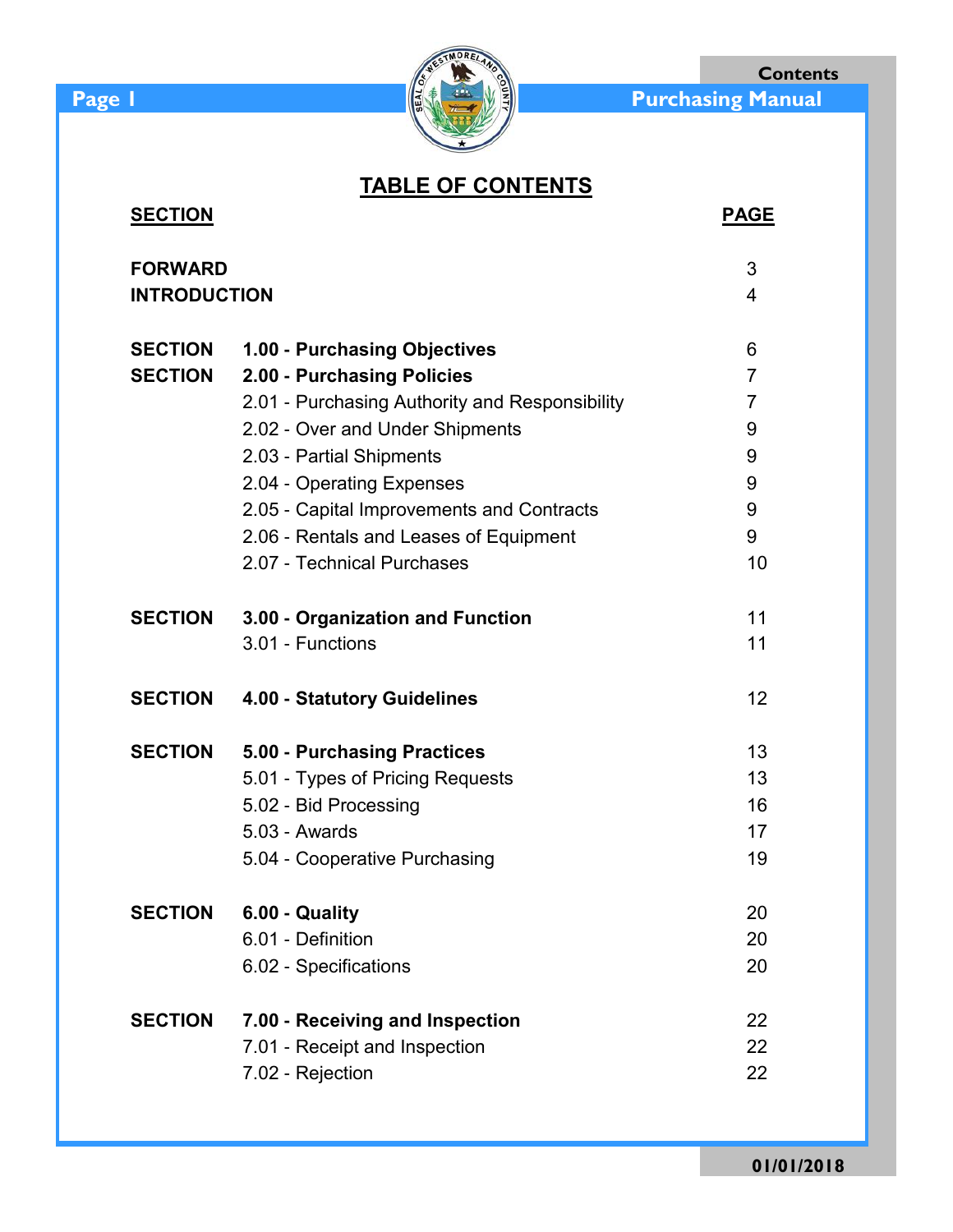



| <b>SECTION</b> | 8.00 - Determining Proper Price                 | 23 |
|----------------|-------------------------------------------------|----|
|                | 8.01 - Price Knowledge                          | 23 |
|                | 8.02 - Cost / Price Relationship                | 23 |
|                | 8.03 - Bid Evaluation                           | 23 |
| <b>SECTION</b> | 9.00 - Ethics & Relations with Vendors          | 24 |
|                | 9.01 - Sales Representatives                    | 24 |
|                | 9.02 - Gratuities                               | 24 |
|                | 9.03 - Samples                                  | 24 |
|                | 9.04 - Ethics                                   | 25 |
| <b>SECTION</b> | 10.00 - Procedures                              | 26 |
|                | 10.01 - The Requisition                         | 26 |
|                | 10.02 - The Purchase Order                      | 28 |
|                | 10.03 - The Invoice                             | 29 |
|                | 10.04 - Credits                                 | 30 |
|                | 10.05 - Contracted Goods & Services             | 31 |
| <b>SECTION</b> | 11.00 - P-Cards                                 | 32 |
|                | 11.01 - Purchasing Card Policies and Procedures | 32 |
| <b>SECTION</b> | 12.00 - Purchasing Flow Chart                   | 34 |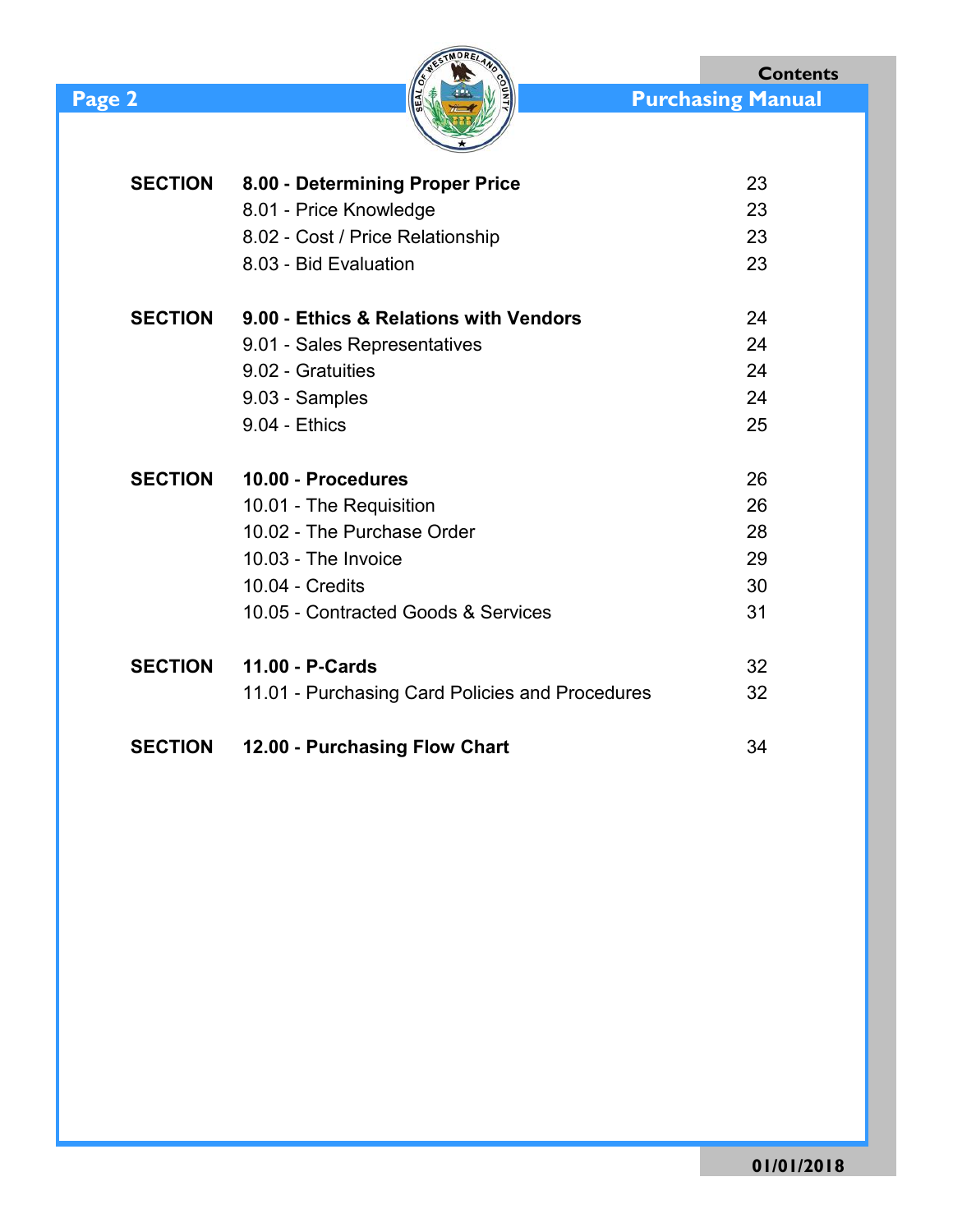

**Purchasing Manual** 

Forward

# **FORWARD**

This Purchasing Manual is issued as recognition of the need for formalized, written policies and procedures to permit effective and efficient performance of Westmoreland County's procurement functions. The contents herein shall serve as the basis for the County's procurement expenditures for materials, supplies, equipment and services. Strict adherence to these policies and procedures shall contribute significantly to the County's efforts to realize its goal of receiving more value for each tax dollar spent. These formal policies and procedures shall strengthen the purchasing operation; since actions relative to effective procurement are included. In addition, this Manual is intended to promote consistent performance by requiring that all procurement actions be conducted The end result will be professional within these established guidelines. performance contributing to the cost-effective use of taxpayer's dollars expended through Westmoreland County's Purchasing operations.

.<br>Sina Cerilli, Chairman Board of County Commissioners

**Ted Kopas** Commissioner

Charles W Anderson Commissioner

111/18 Date

Vera Spina, Chief Clerk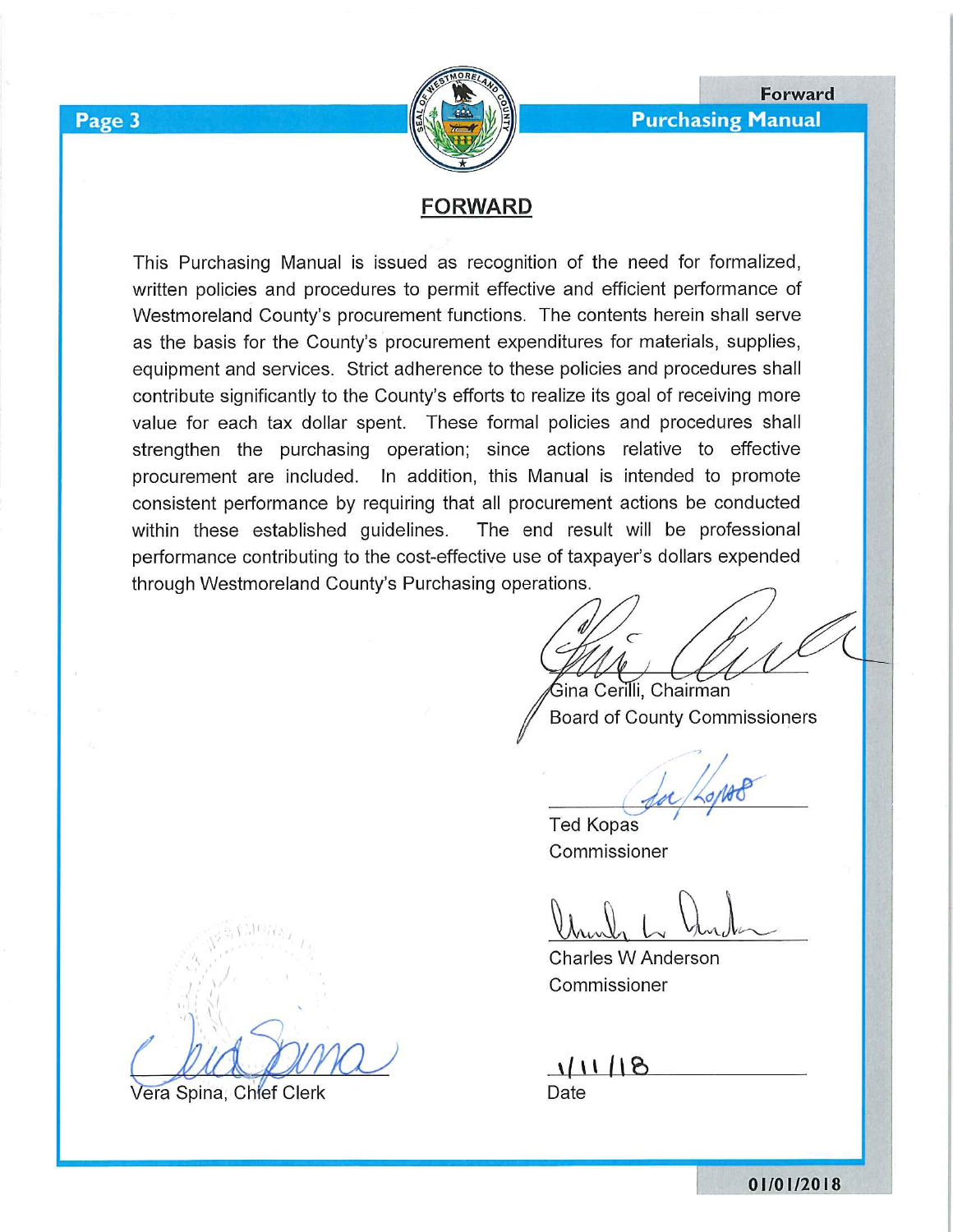# **INTRODUCTION**

Westmoreland County Purchasing Department is responsible for the commitment of several millions of taxpayers' dollars annually and must be controlled by effective policies and procedures. These policies and procedures are designed to be used as a guideline for Purchasing personnel and all other personnel within the County. The Purchasing Department's scope of procurement covers all materials, supplies, equipment and service operating requirements within the County. In addition, written policies and procedures may be communicated to suppliers and the public so that they are made fully aware of the Purchasing Department's operating guidelines. Finally, a formal manual promotes public understanding of how a significant portion of tax dollars are spent.

# **"NOTICE"**

This document's primary use is to act as a guideline for County employees.

This document is not a contract, nor will it become part of any existing or future contract. Individuals or entities doing business or planning to do business with the County should not rely upon this document, but rather should look to the instructions, specifications, or other contract documents in connection with that particular contract.

This document supersedes and replaces any and all previous Purchasing procedures and policies.

The organization of this manual is such that the contents of distributed manuals may be varied so that those receiving copies will have pertinent information only.

All sections are numbered in sequence to simplify required amendments. In addition, the heading of each page is designed to identify section, page number and the effective date. The manual shall be kept current through periodic reviews. All other operating departments may also recommend changes as needed.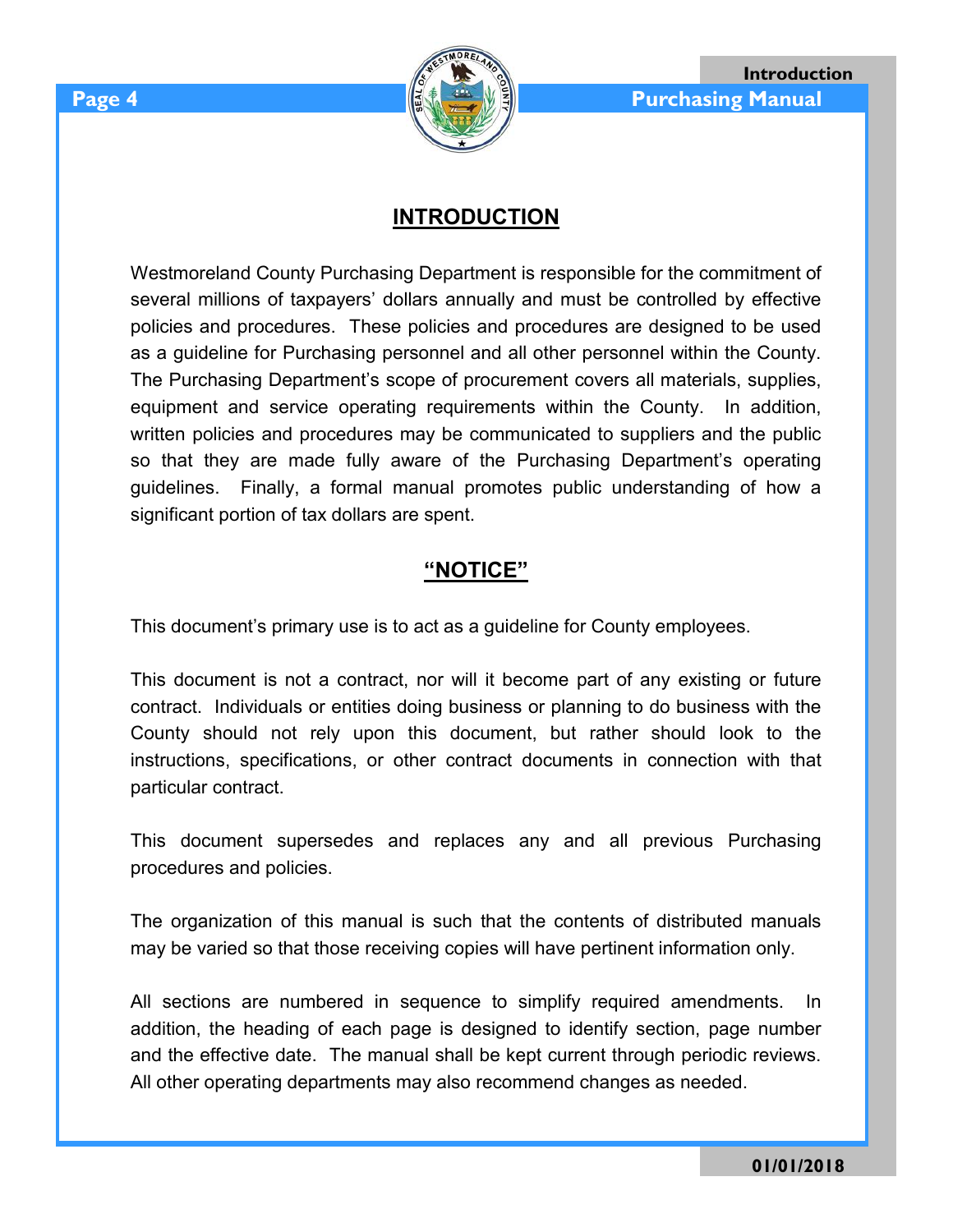

These recommendations shall become official changes only with the concurrence and approval of the Purchasing Department and the County Commissioners. The Purchasing Department and those to whom a copy of the Manual has been assigned shall maintain a record of changes. When changes are issued, the revised page(s) shall be inserted and the superseded page(s) filed at the back of the Manual. The Purchasing Department shall retain a master file of those receiving Manuals to assure that changes are properly distributed.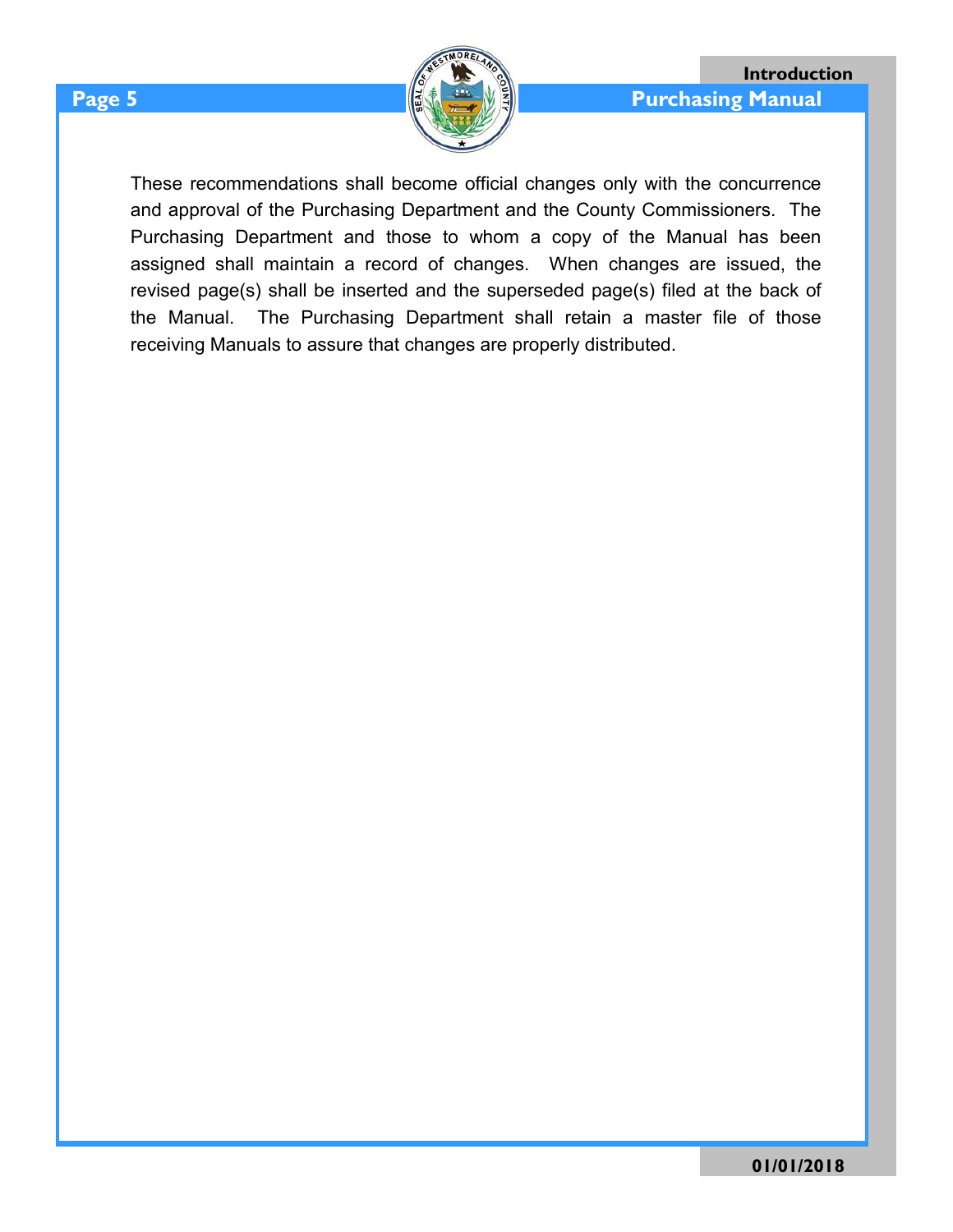

# **Section 1.00 - Purchasing Objectives**

It is important that the Purchasing Department establish clear objectives with which to work. Establishing objectives will enable the Purchasing Department to obtain a better value for each tax dollar spent. The general objectives of the Westmoreland County Purchasing Department are summarized as follows:

- A. To purchase supplies, material, equipment and services at the lowest overall cost to the County. Determination will be made by combining the criteria of price, quality and services.
- B. Develop and maintain an online inventory which indicates current availability of stock supplies.
- C. Pursue cost-reductions where possible.
- D. To minimize inventory of purchased materials while providing adequate materials to user departments to permit performance of assigned services.
- E. To maintain staff of highly qualified purchasing personnel.
- F. Support strong vendor relationships and an open-door policy to all vendors, both current and potential. This in turn may enable them to furnish information, supplies, materials, equipment or services that could encourage cost savings for the County.
- G. Perform purchasing activities in such a manner as to create a favorable public image for the County.
- H. Prompt disposal of surplus materials, supplies and equipment after full consideration of requirements that best benefit the County.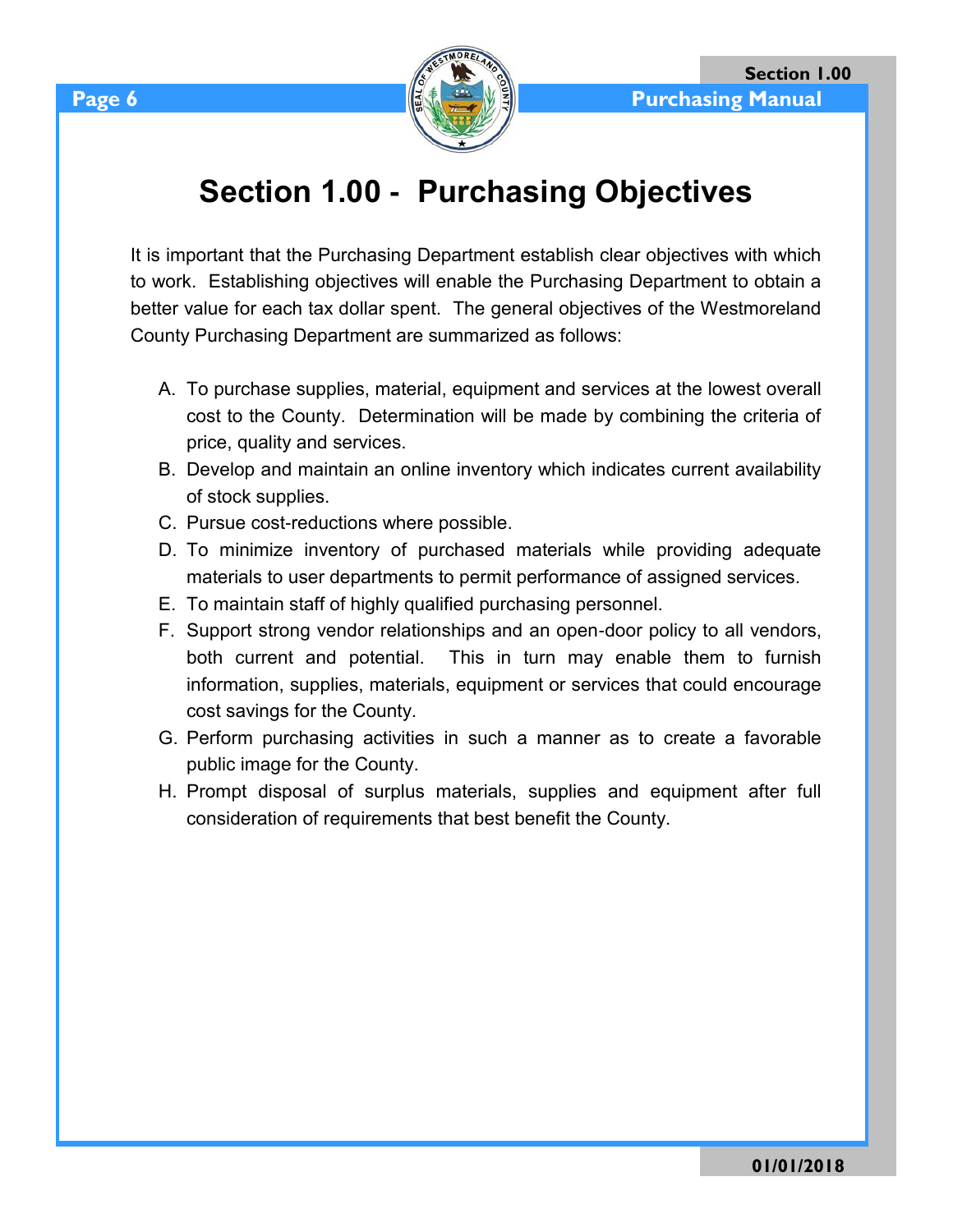

# **Section 2.00 - Purchasing Policies**

#### **GENERAL**

The Purchasing Policies discussed in this section include vendor contracts, correspondence, authority to challenge specifications, shipments, rental or lease of equipment, capital improvements, contracts and operating expenses. In addition, the authority and responsibility for purchases are defined.

#### **2.01 PURCHASING AUTHORITY AND RESPONSIBILITY**

The Purchasing Department, under the supervision of the Board of County Commissioners, has the sole authority and responsibility to purchase the County's needs in terms of supplies, materials, equipment and certain services. All purchases of such items must be made through or in coordination with the Purchasing Department. Other County departments, whether under the Board of County Commissioners or other elected officials, shall have no authority to obligate the County for purchases not made through the Purchasing Department.

The Purchasing Department should have knowledge of any construction contracts and consulting service agreements.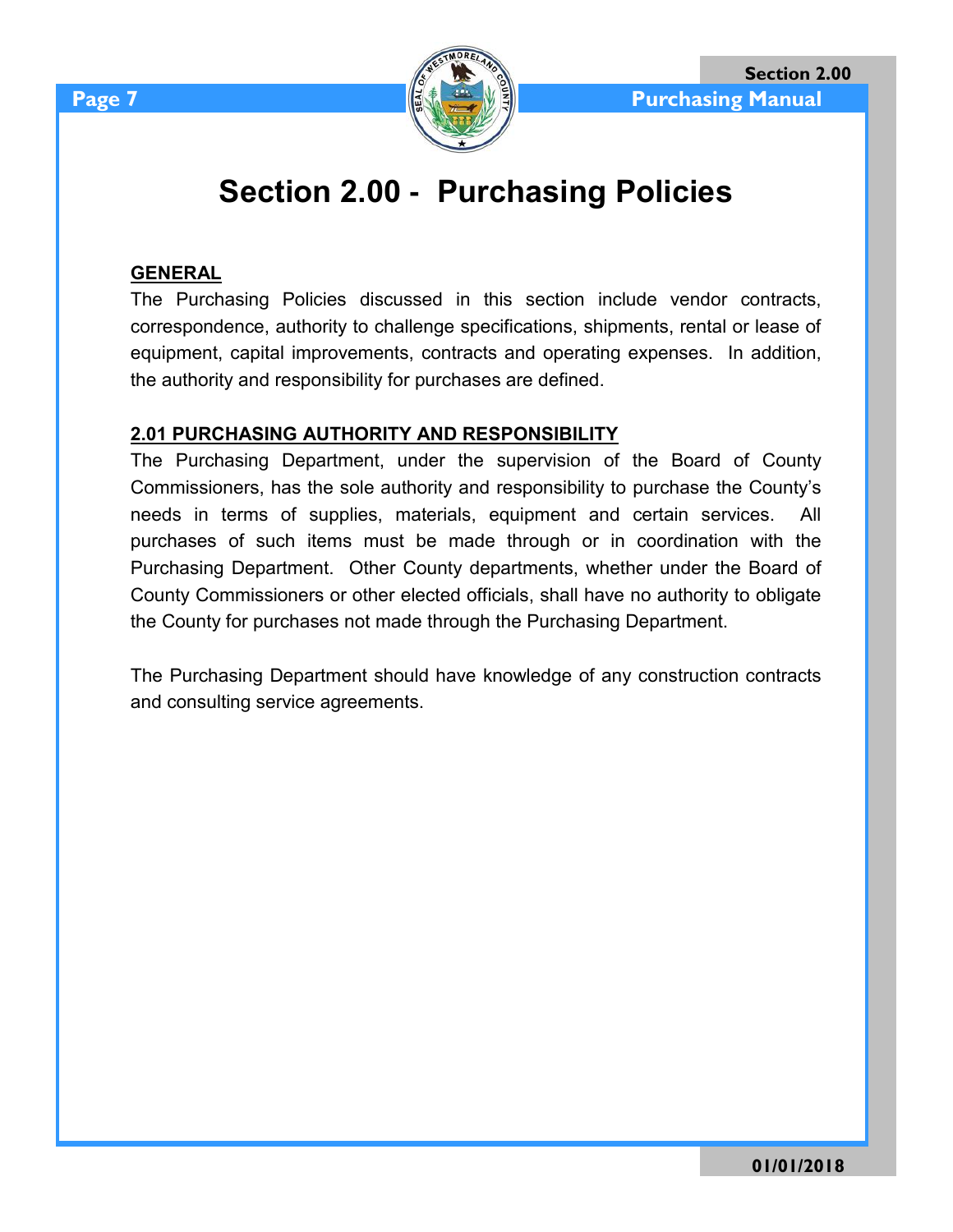

### **A. Vendor Contracts**

All correspondence and contracts which departments desire with vendors shall be coordinated through the Purchasing Department. User department's requests for all product information and pricing shall likewise originate through the Purchasing Department. The Purchasing Department shall arrange meetings with suppliers either by telephone, email, or fax in which a representative of the Purchasing Department will attend if needed. If it is not possible for Purchasing staff to attend in the user departments meeting with the vendor, it is important that the essence of all such meetings be communicated in writing to the Purchasing Department. All vendors having interest in County business shall make their contacts through the Purchasing Department who will refer them to the user departments. If vendors establish contact directly with the user department without the prior approval of the Purchasing Department, said department shall refer the vendor to the Purchasing Department.

# **B. Authority to Challenge Specifications**

The Purchasing Department retains the authority and responsibility to challenge the user department's specifications of commodities being requested for purchase. This challenge shall be based on the following criteria:

- 1) The specifications do not contain sufficient information to permit the Purchasing Department to obtain meaningful proposals from suppliers.
- 2) The specification limits the source of supply to a single source, thereby precluding maximum competitive bidding.
- 3) Appropriate specifications for intended purpose.
- 4) Lack of budget authorization for commodities being requested for purchase.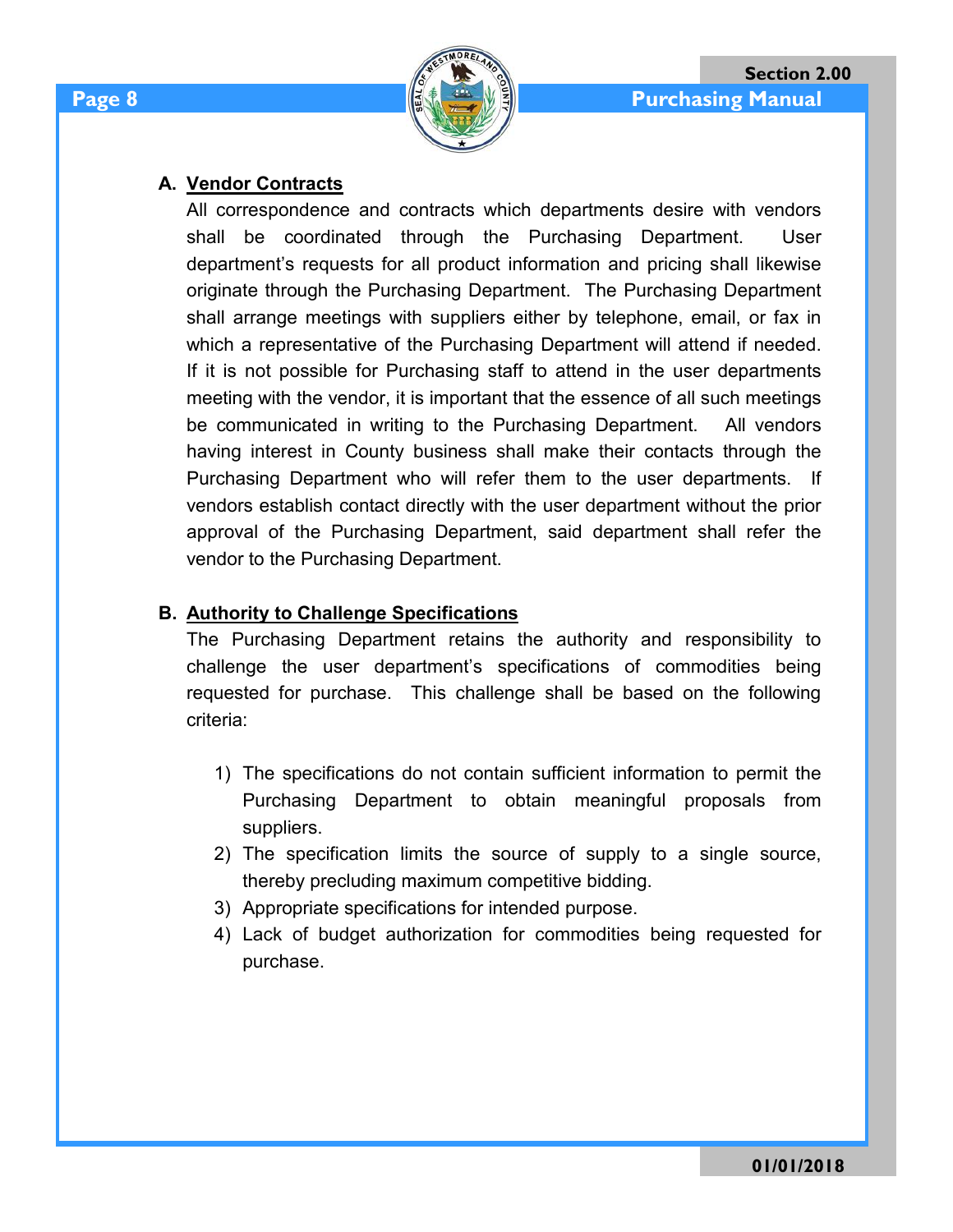

# **2.02 OVER AND UNDER SHIPMENTS**

All vendors shall be guided by the following criteria when delivering commodities to County facilities.

- A. For printed matter, a 10% variance from the order quantity is permitted.
- B. For items in which the unit measure is pounds or tons, a 5 % variance from the order quantity is permitted.
- C. For items measured individually (i.e. each, dozen, gross) a variance from the order quantity is not permitted. In these cases the vendor must ship only the quantity ordered.

In any instance where the vendor shall ship quantities in excess of these guidelines, Westmoreland County reserves the right to return either the entire shipment or the excess over the order quantity at the vendor's expense.

### **2.03 PARTIAL SHIPMENTS**

Partial shipments shall be acceptable at County discretion. Partial payments of invoices, however, will not be made unless the County has an approved partial payment schedule. Final payment will be made when the order or service is complete.

#### **2.04 OPERATING EXPENSES**

The Purchasing Department shall not be responsible for items such as utilities, memberships, seminar and travel expenses.

# **2.05 CAPITAL IMPROVEMENTS AND CONTRACTS**

The Purchasing Department shall not have responsibility for these type transactions. All such actions and contract negotiations shall be the responsibility of the operating departments involved. However, the Purchasing Department should be informed of transactions related to these types of expenditures.

# **2.06 RENTALS AND LEASES OF EQUIPMENT**

Requests for rentals and leases (i.e. office equipment, fleet vehicles) shall be made through or in conjunction with the Purchasing Department. These agreements shall be made through the normal request for equipment purchase procedures.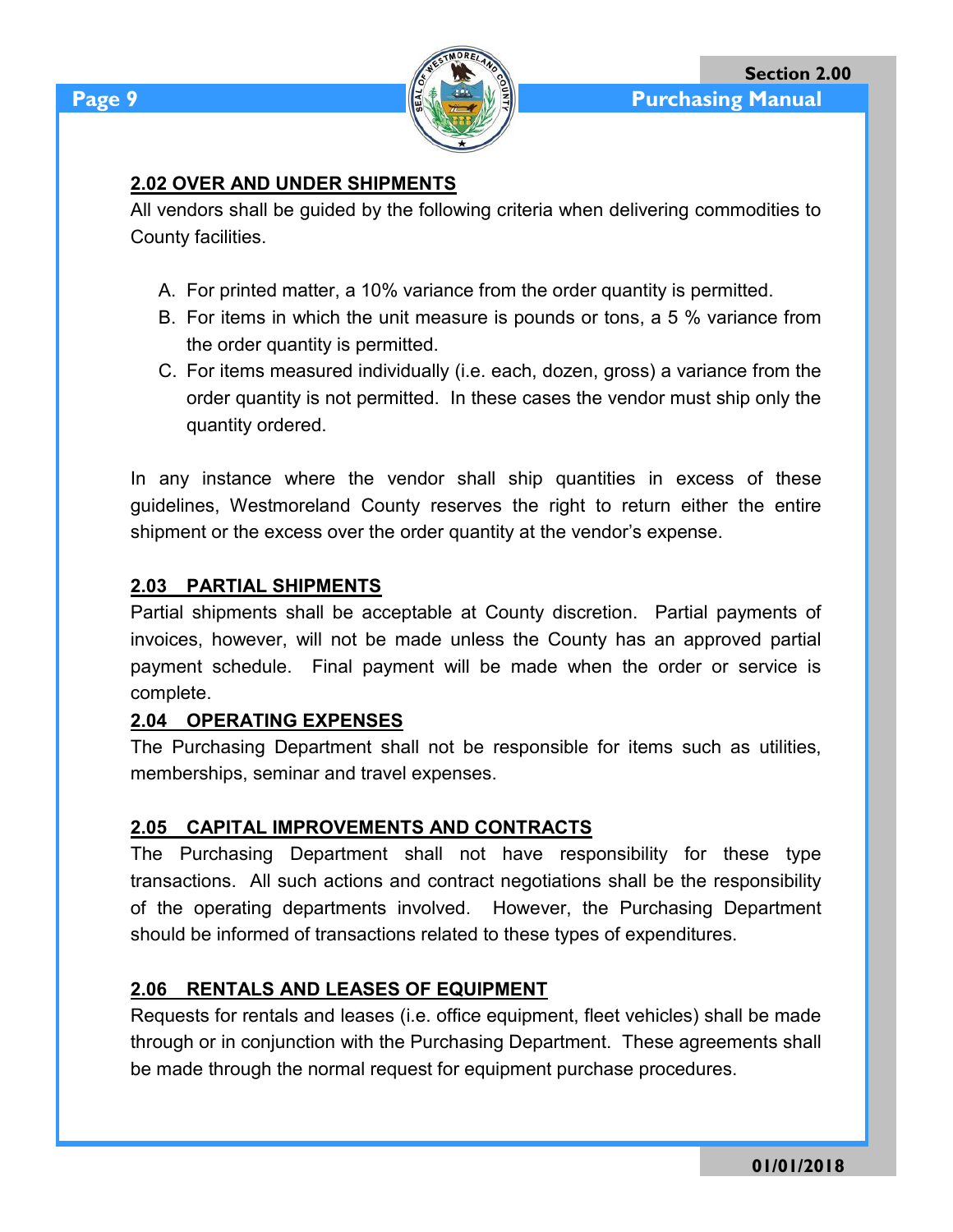

### **2.07 TECHNICAL PURCHASES**

Technical purchases are defined as a product that requires knowledge through education or experience in order to properly discuss the potential value. The user departments may be permitted to contact vendors to develop proper specifications for a given product or service. Prior to contacting a vendor for product information, the department is responsible for notifying the Purchasing Department. Permission from the Purchasing Department is necessary before opening communications with potential vendors. Once bids are obtained, they must be submitted to the Purchasing Department for approval. No user department is permitted to make any purchase of a general or technical nature; the Purchasing Department will complete all transactions once all standards have been met in accordance with the County Code. Products that exceed \$20,100.00 must be bid in a sealed process, \$10,900.00—\$20,100.00 must obtain three quotes in accordance with the County Code. Annual review of thresholds for quotes and bids will be performed by the Pennsylvania Department of Labor and Industry and adjusted accordingly.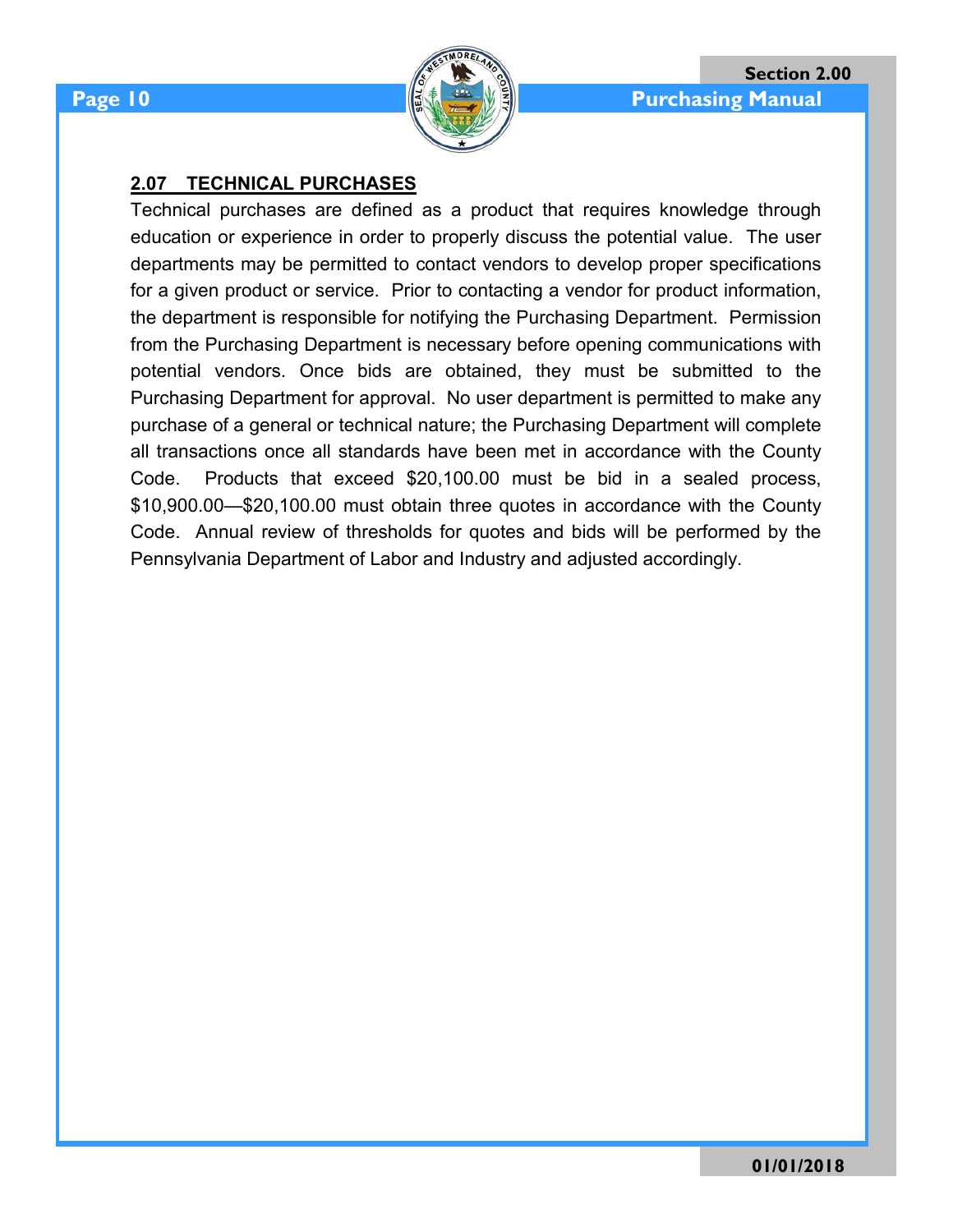



# **Section 3.00 - Organization & Function**

### **3.01 FUNCTIONS**

The County's Purchasing Department is responsible for the normal day-to-day purchases of materials, supplies, services and equipment as requested by user departments, the associated activities of order preparations and expediting requests. Also involved are the following related functions:

- A. Specification and review
- B. Price and cost analysis
- C. Vendor evaluations
- D. Commodity cataloging
- E. Cooperative buying (especially participation in state contracts)
- F. Vendor qualification
- G. Vendor performance evaluation
- H. Statistical data accumulation
- I. Salvaged and surplus goods disposal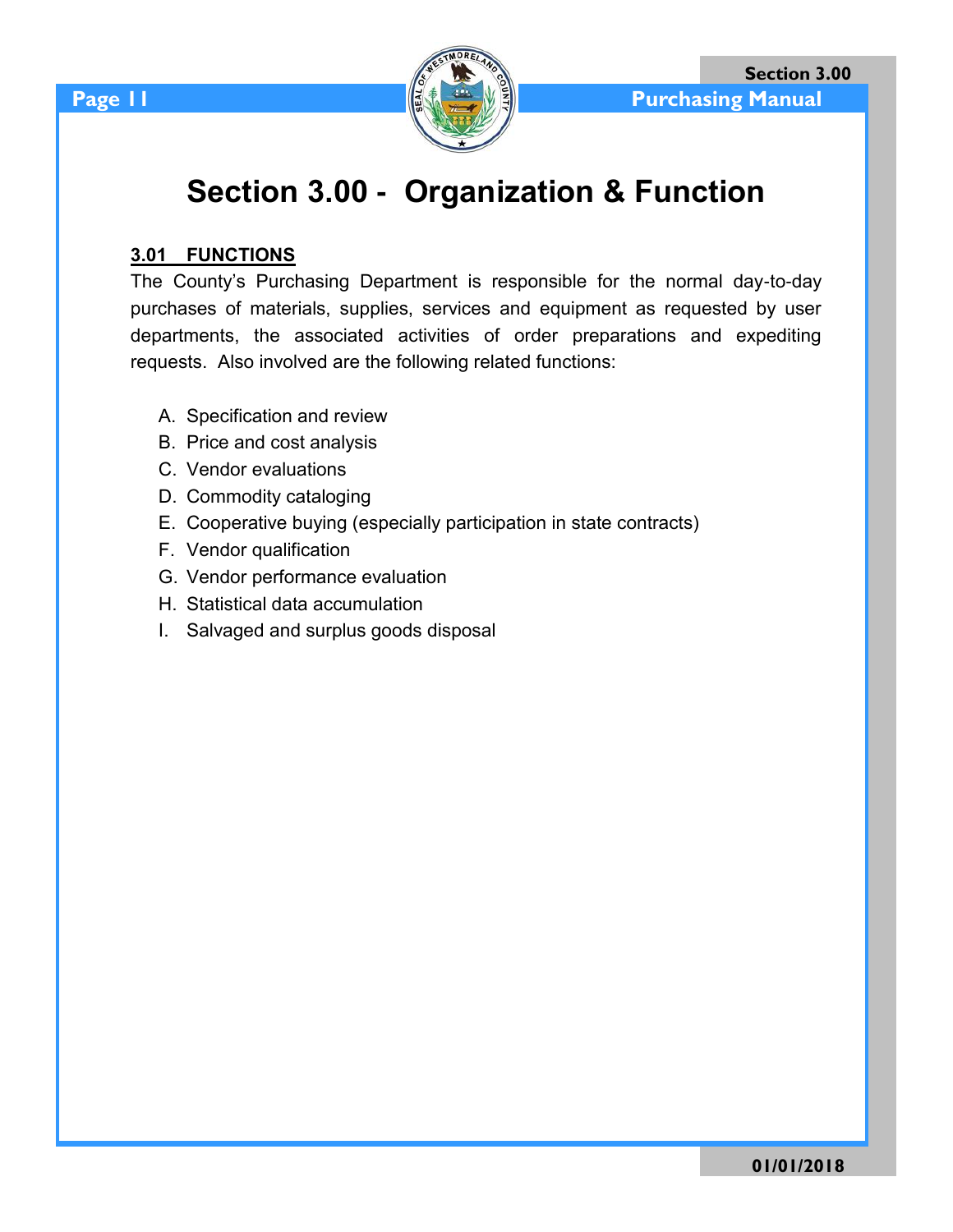

# **Section 4.00 - Statutory Guidelines**

Westmoreland County's procurement activities regarding conditions for which advertised bidding is required and contract awards are governed by the County Code, Sections 1801-1807 (16 P.S. § 1801-1807) of Purdons' Pennsylvania Statutes Annotated. The Controller's Office shall assure that these statutory guidelines are on file for ready reference. In addition, both the Purchasing Department the Controller's Office shall stay abreast of all court and administrative decisions which have an impact on these provisions of the County Code. All such information shall emanate from the Office of the County Solicitor.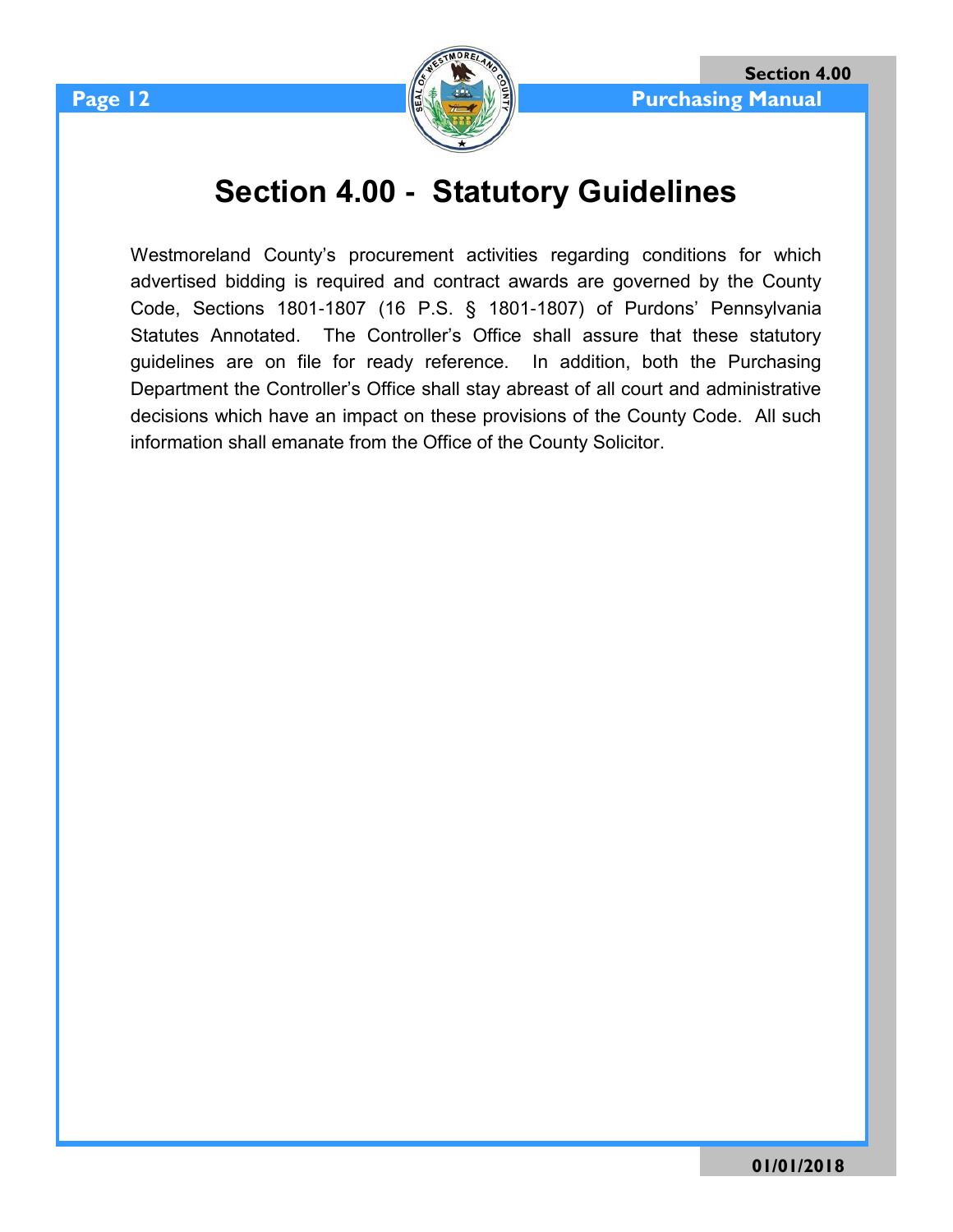

# **Section 5.00 - Purchasing Practices**

### **GENERAL**

Westmoreland County's Purchasing Department functions shall use, to the maximum extent possible, competitive bidding practices in the expenditures of the County's procurement funds. In addition to the advertising requirements for expenditures in excess of \$20,100.00, and three quotes for \$10,900.00— \$20,100.00 as required by Pennsylvania Statutes, the Purchasing function shall also encourage competitive pricing for requirements which fall below the minimum dollar value set by the statutes. The establishment of a bidders list shall be maintained for formal and informal procurement.

The Purchasing Department shall consolidate requirements to the maximum extent possible to take full advantage of the County's purchasing power. This means that advertised requests for bid, contracts and purchase orders shall be used as extensively as possible to satisfy County requirements and objectives. It is illegal to split requirements for the purpose of avoiding advertised bid requirements as specified by the Statutes.

The Purchasing Department reserves the right to recommend that the Board of County Commissioners reject any or all bids received from suppliers. In addition, if there are no rebids received in response to an advertised bid request, the Purchasing Department reserves the right to proceed to make the needed purchases in accordance with the County Code.

This section discusses the types of bid requests used by the County; bid processing, awards criteria and cooperative purchasing.

# **5.01 TYPES OF PRICING REQUESTS**

Two types of pricing requests are used by the County – formal bid and informal quote. Formal bid requests are those for which transactions are in excess of the statutory minimum of \$20,100.00. Informal quote requests are required for transactions that exceed \$10,900.00 but do not exceed the statutory minimum of \$20,100.00.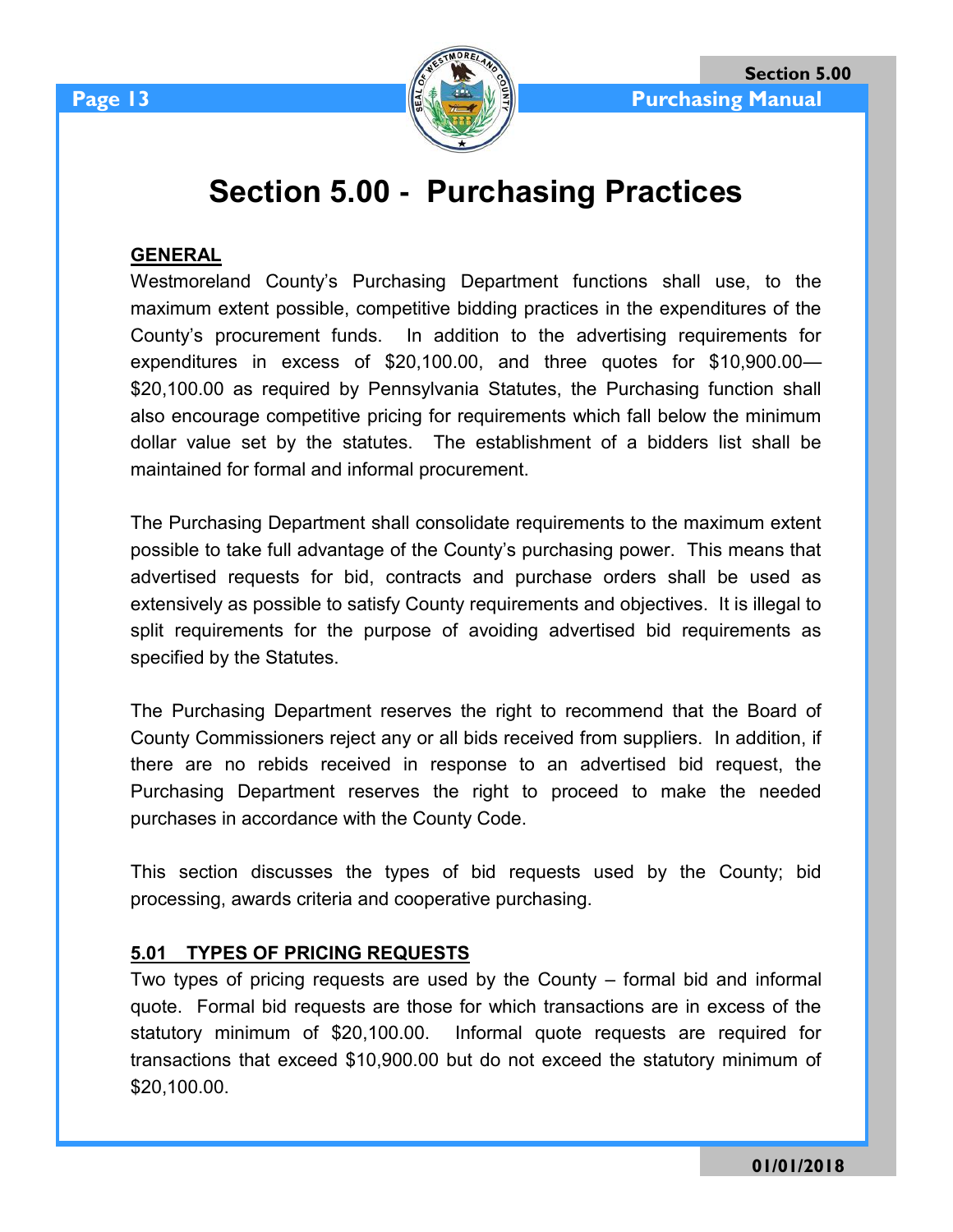# **A. Formal Bid Requests**

Formal bids are used for transactions exceeding \$20,100.00. The procedure for advertising is as specified under the state statute (see Section 4.00 of this manual). In addition, bid requests are solicited from those responding to the advertisement and the Controller shall have sufficient copies of the bid request package available. Bid request documents must be available on the date the first advertisement is published. The bid request package shall contain:

- 1) Specification describing requirements
- 2) Proposal forms on which bidders are to submit bids
- 3) Instructions for bidders

Formal bid requests apply to non-recurring requirements of user departments, which provide the Purchasing Department with a requisition and a copy of the applicable specification detailing the requirement. Formal bid requests also apply to recurring requirements for items which are used repetitively. These requirements, and the specifications, shall be jointly determined by the Purchasing and user departments.

The bidding requirements will not be evaded by piece-mealing for the purpose of obtaining prices not exceeding \$20,100.00. It is illegal to make a series of purchases or contracts each for less than the advertising requirement price that should be combined as business practice.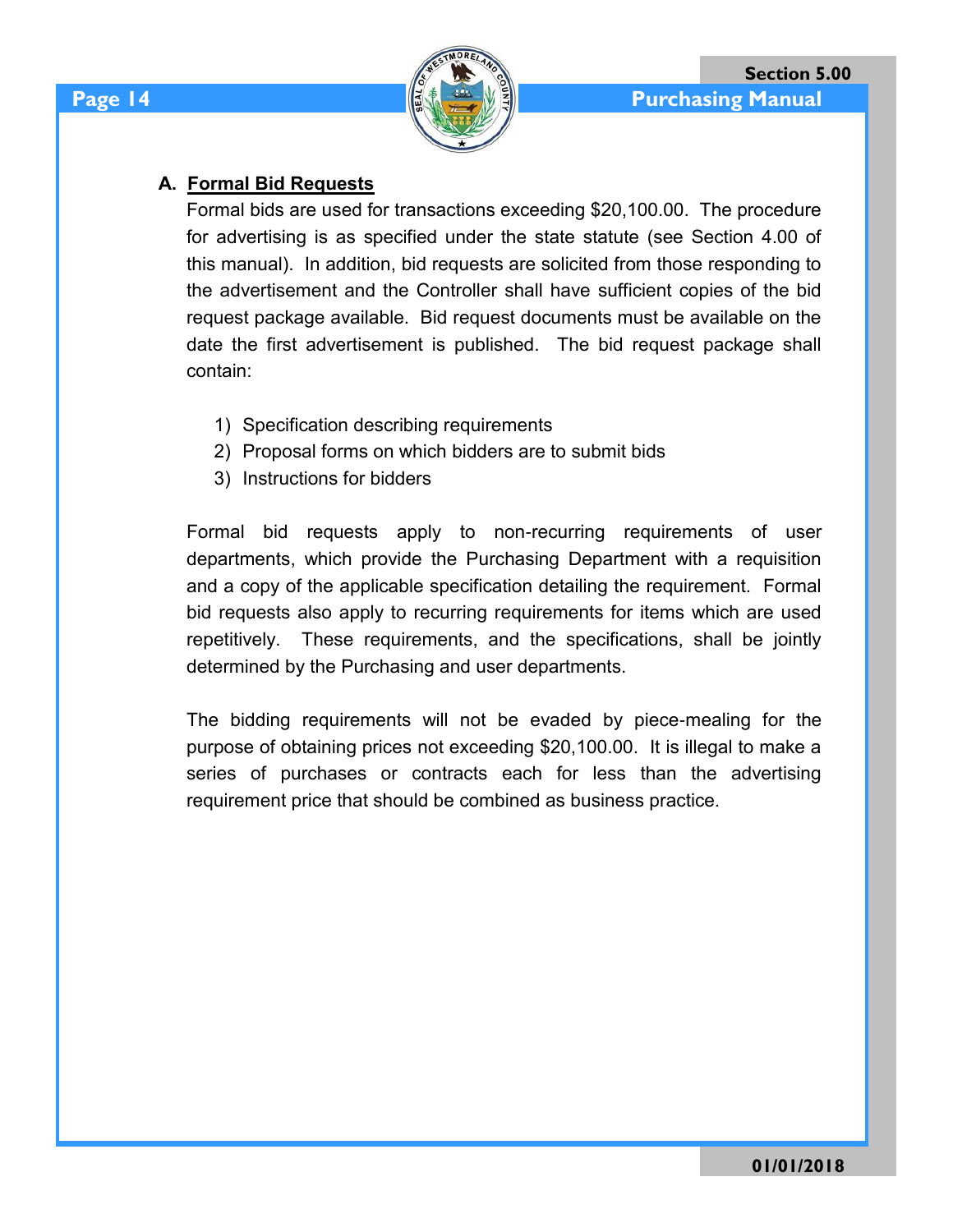# **B. Informal Quote Requests**

These requests take the form of quotes which buyers may send to vendors on the bidders list or other vendors which are deemed to be qualified to satisfy a particular requirement. Informal quote requests must be used in all transactions where the values are more than \$10,900.00, but do not exceed \$20,100.00, for which formal bid requests are required. Generally, informal quotes may be used for transactions for which contracts do not exist. All purchases not exceeding \$20,100.00 and greater than \$10,900.00 shall have a minimum of three written price quotes. A copy of all such quotes and all written contracts shall be filed in the Controller's Office.

The County is required to solicit written price quotations from all vendors on the bidders list and other qualified vendors. In the event that there are less than three (3) qualified vendors from which to obtain quotes, the requesting department or the Purchasing Department shall submit a memorandum to the Controller's Office demonstrating that fewer than three (3) qualified vendors exist in the market area.

The Purchasing Department shall solicit quotes from all qualified vendors requesting that a written, detailed quote be submitted to the Purchasing Department by a specified date. The quotes will be treated like formal bid requests in that price quotes shall remain undisclosed prior to the deadline for receipt and review of quotes.

The Purchasing Department shall maintain a list of all vendors to whom a request for quote was sent and maintain each vendor's quoted price or that the vendor declined to submit a quote. The Purchasing Department shall forward a copy of the quotes obtained and a detailed summary of vendors solicited that did not respond or submitted a "no quote" for purchases made in excess of \$10,900.00 to the Controller's Office for review prior to payment being made for that purchase.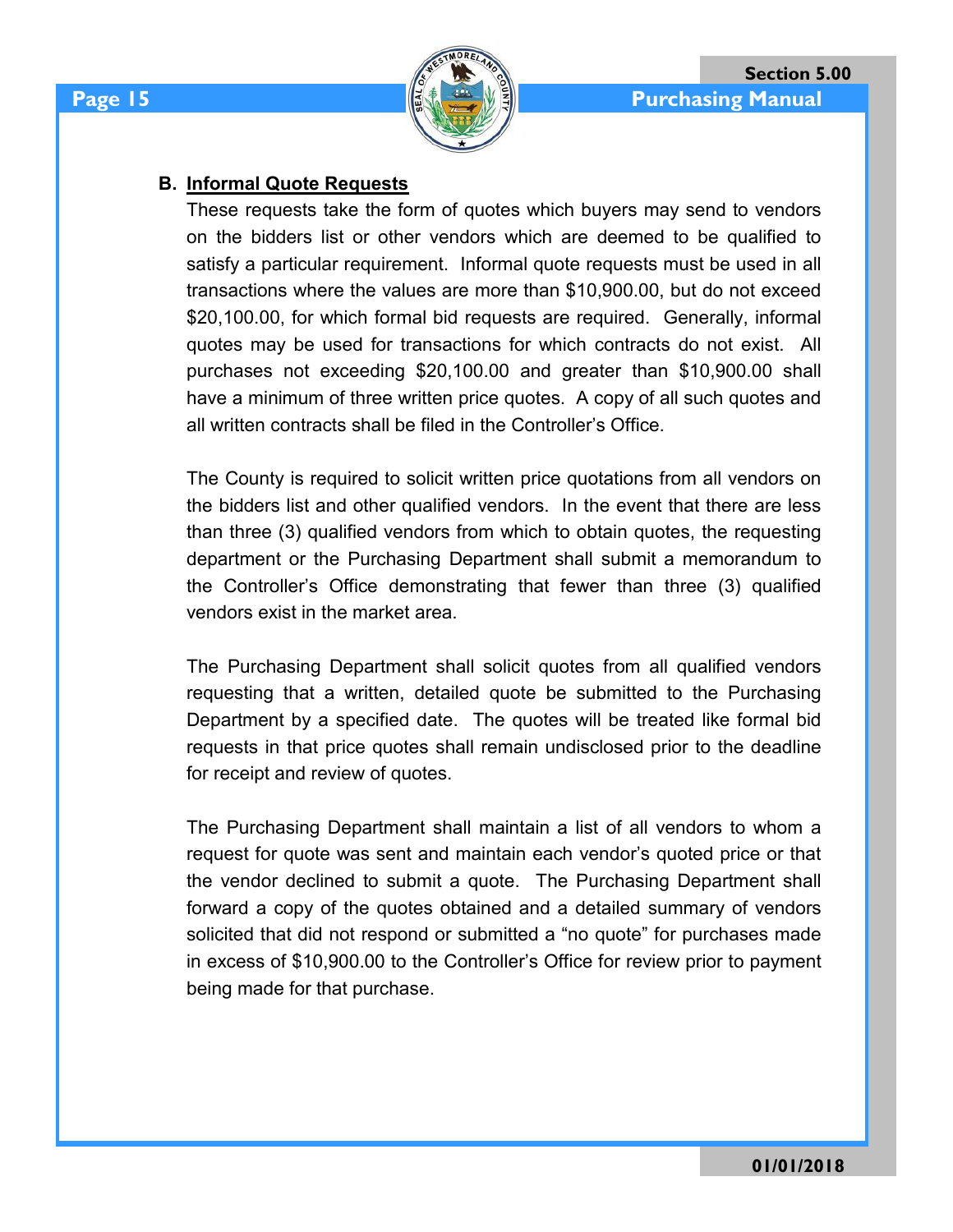

In the event of an unanticipated emergency situation, when it is necessary to obtain verbal price quotations, the Purchasing Department shall contact all available vendors. The Purchasing Department shall keep a written record of verbal price quotations which should contain at least the date of the quotation, name of the vendor, vendor's representative and the scope of the project. In addition, the County Solicitor must be notified of a declaration of an emergency and before authorization for any vendor providing goods or services. The Board of Commissioners has sole authority for declaring an emergency purchase. This declaration must be formalized at a public meeting.

Verbal quotes will not be disclosed prior to vendor determination. Written price quotations, written records of verbal price quotation and memoranda shall be retained for a period of seven (7) years.

For all purchases not exceeding \$10,900.00, the County shall obtain quotes where practicable.

#### **5.02 BID PROCESSING**

This section discusses actions required in the processing of formal bid requests including distribution of bid requests, submission of bids from vendors, bid openings, and the handling of late bids.

#### **A. Distribution of Bid Specifications**

The Controller shall make bid specifications available to those vendors on the bidders list. Bid specifications are available to vendors responding to advertisements in person or online. Bid specifications must be made available on the day that advertised requests for bids are first published.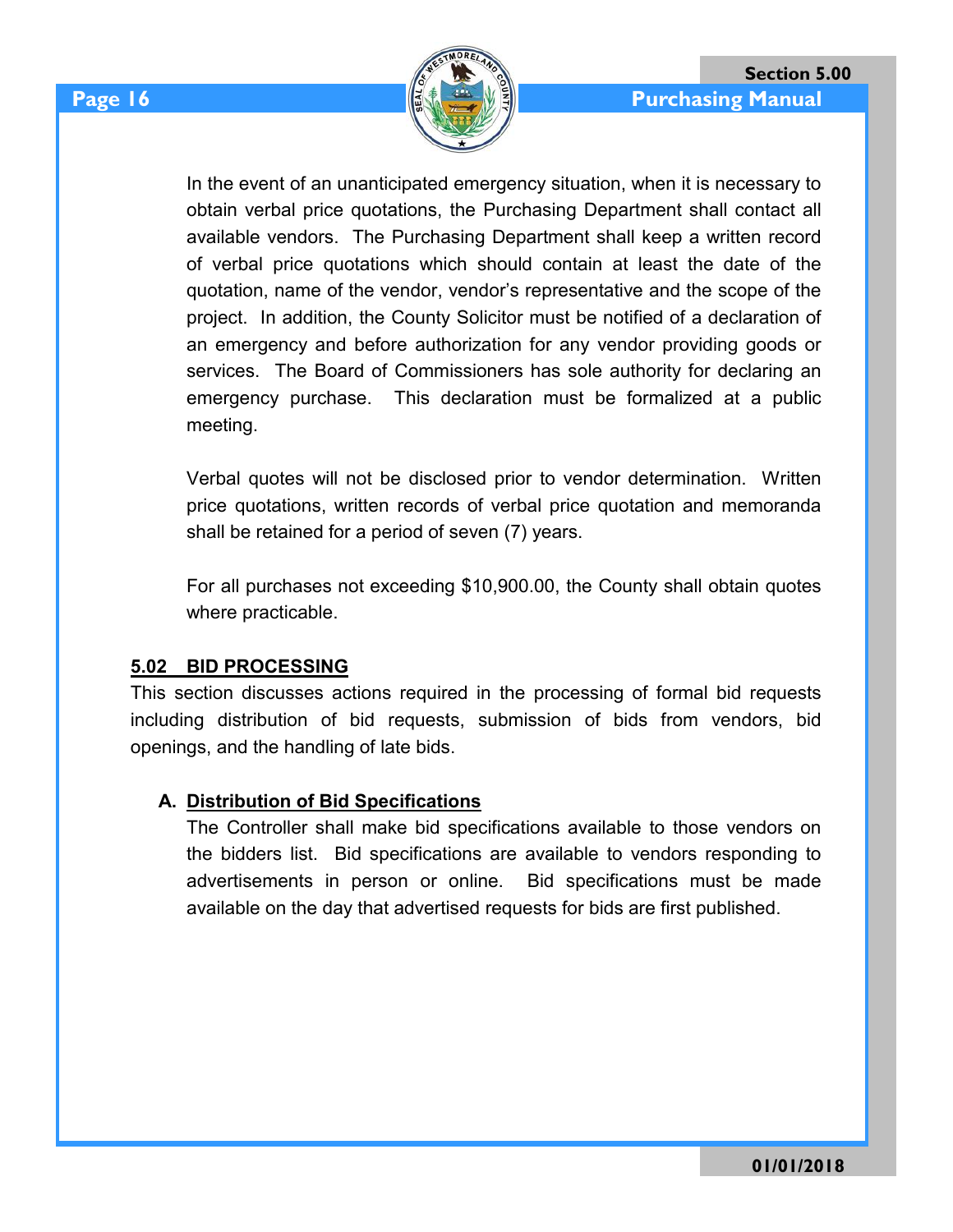

# **B. Submission of Bids from Vendors**

Vendors shall submit their bids in accordance with the instructions in the advertisement. All bids must be sealed, submitted to the Controller's Office, and meet the published date and time deadlines. The Controller's Office dates and time stamps all bids when received, which remain sealed until scheduled bid opening.

# **C. Bid Opening**

All bids received by the County, which are submitted in accordance with the instructions specified in the advertisement, shall be opened on the date, time and location stated in the advertisement. The Board of County Commissioners, or a duly authorized representative of the Board of County Commissioners, shall open all bids. Representatives of the Controller's Office and Solicitor's Office shall likewise be in attendance. All bids shall be read aloud and a record of contents of each bid compiled.

# **D. Late Bids**

Bids which are received after the date and / or time deadlines specified in the advertisement shall be returned to the bidders unopened with a cover letter, from the Controller, explaining why such bids are being returned.

# **5.03 AWARDS**

Upon the recommendation of the requesting department and the Purchasing Department, the Board of the County Commissioners has sole responsibility for awarding contracts. This section discusses the mandated requirements of awarding contracts to the lowest responsible bidder, when awards are issued to vendors other than the lowest responsible bidder and how equal low bids are handled.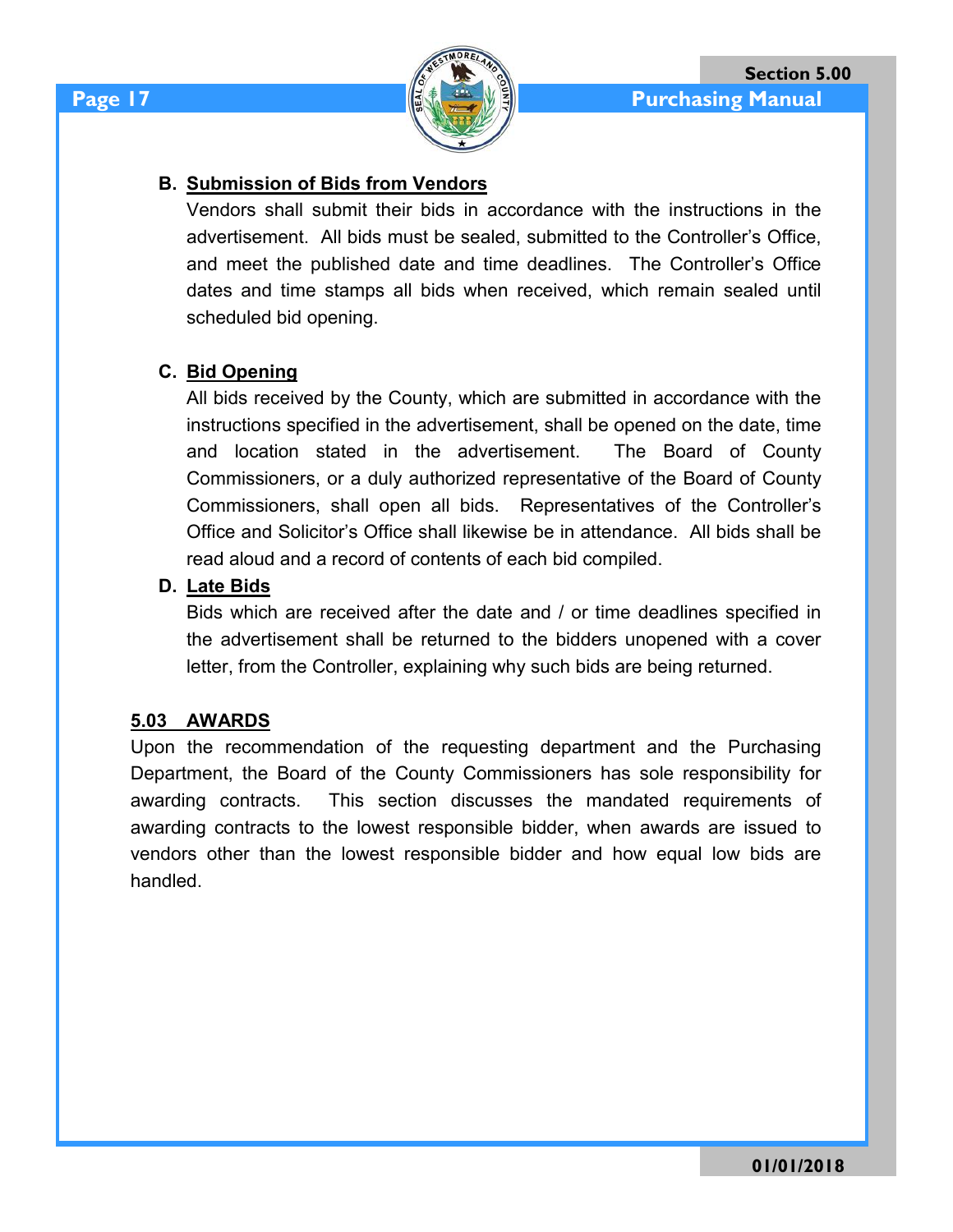

### **A. Lowest Responsible and Responsive Bidder**

The lowest responsible bidder is defined as the vendor whose offer represents the lowest overall cost to the County while meeting all specifications of the bid package. The Purchasing Department and the requesting department shall determine responsiveness in terms of specifications. The County awards contracts to the lowest responsible and responsive bidder as mandated in the State of Pennsylvania's County Code. An award shall be made within the time limit for which the bids are effective. The successful bidder(s) shall be notified by an award letter sent by the Westmoreland County Commissioners.

### **B. Awards to Other than the Lowest Bidder**

These instances should be the exception rather than the rule. When it does become necessary to award a contract to a vendor other than the lowest bidder, an award shall be made under the following conditions:

- 1) The lowest bid does not comply with all the requirements of the bid package.
- 2) A bid error causes the lowest bid to be withdrawn by the bidder. In all cases where bids are awarded to other than the lowest bidder, complete justification shall be retained in the Purchasing Department and furnished to the Board of County Commissioners.
- 3) The lowest bidder is not always deemed the most responsible vendor.

#### **C. Equal Low Bids**

When there are tie bids equal in all respects (not just in price), the bid shall be awarded by drawing lots representing the equal low bids. The Controller shall arrange a mutually convenient time with the low bidders so the bidders may be present and participate in the drawing if they so desire. The County reserves the right to award the bid to the low bidder who most closely meets or exceeds the specifications if the tie bids are not equal in all respects.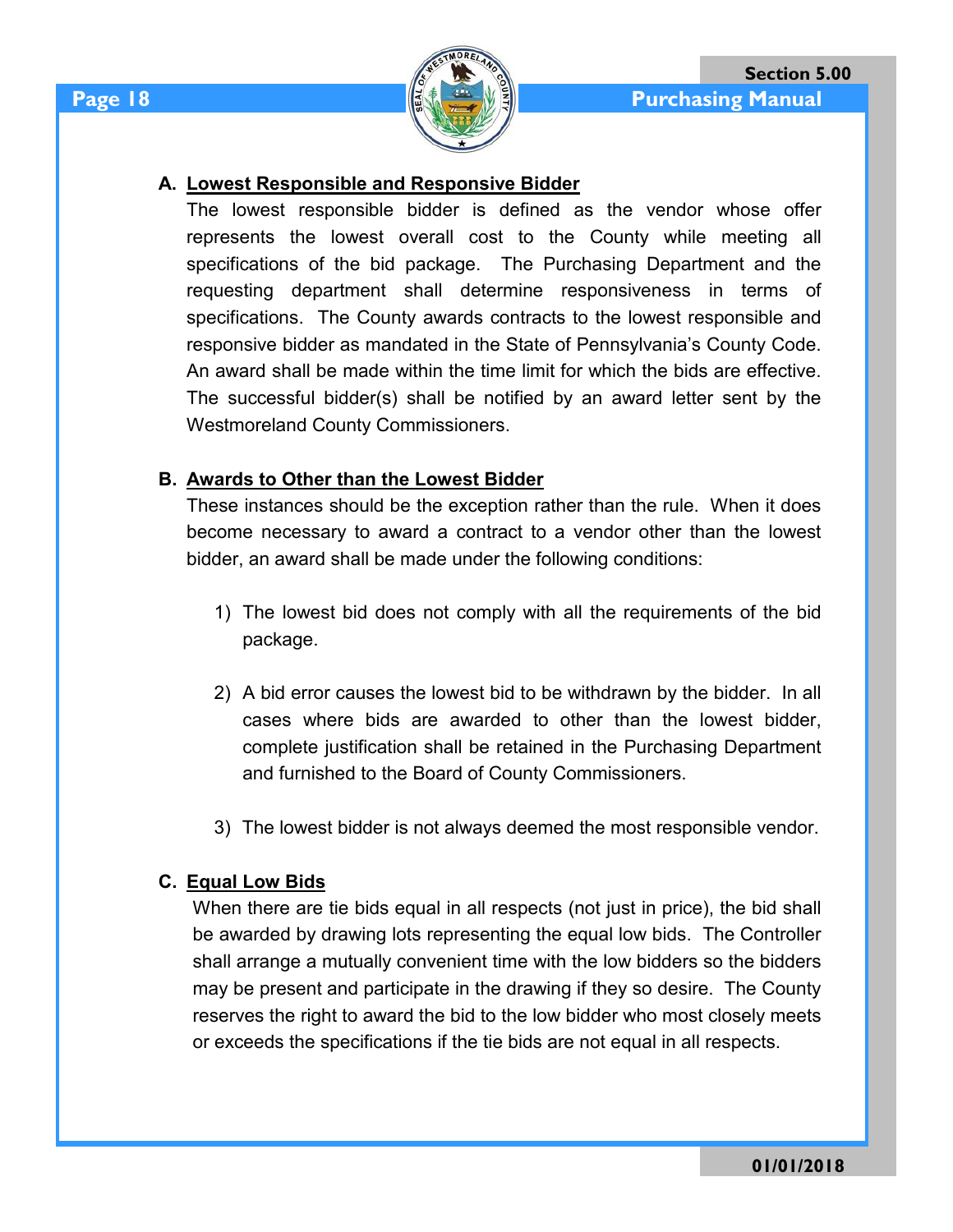

#### **5.04 COOPERATIVE PURCHASING**

### **A. Purchasing Under State Contracts**

Westmoreland County shall make purchases from contracts including, but not limited to; State contracts, COSTARS contracts, GSA and US Communities contracts which have been negotiated to take advantage of cost-savings efforts from these governmental purchasing organizations.

- 1) The Controller shall maintain a master file of County contracts for reference by buying personnel. Each time a purchase order is issued to a supplier for an item covered by a County contract, the contract number shall be referenced on the purchase order so that the supplier is alerted to the fact that the provisions of the awarded contract govern the purchase.
- 2) When the Purchasing Department researches the state contract listing for specific items from the Commonwealth of Pennsylvania's Department of General Services website, the appropriate buyer shall designate those vendors in whom the County is interested. From the listing of approved vendors, the Purchasing Department shall contact multiple potential vendors regarding the negotiated contracts. In addition, a Westmoreland County contract number must be assigned to the state contract for County financial purposes. This number is issued by the Controller's Office.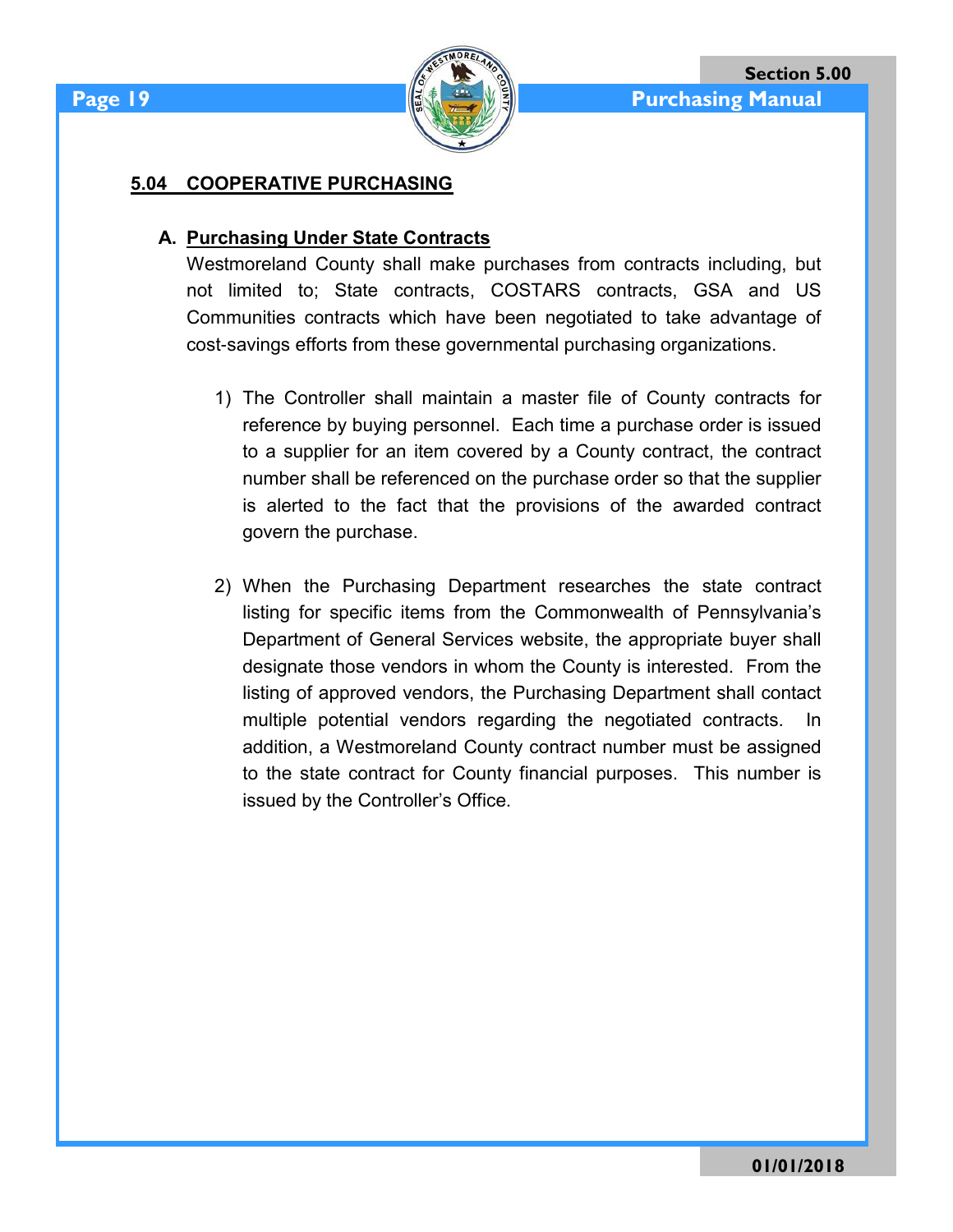

# **Section 6.00 - Quality**

### **GENERAL**

This section defines and determines the quality of commodities procured by the Purchasing Department. Inherent in the discussion of quality is the development of specifications for use in soliciting bids and making contract awards.

### **6.01 DEFINITION**

Quality is defined as meeting the needs of the user department while minimizing costs to the County.

### **6.02 SPECIFICATIONS**

Written specifications shall be the principal means of determining quality requirements for purchases to maximize competition. The use of brand names and the "or equal" provisions are limited to those instances where the purchase quantity is limited and non-repetitive, where lead time is so short as to preclude the development of generic specifications or where an industry-wide level of quality is implied by the brand name. Brand names, as the basis for specifications, shall likewise be limited to those instances where actual performance tests conclude that only the specific brand name referenced is capable of performing the function required to establish a range of quality, or for the purchase of commodities to be used for conducting performance tests.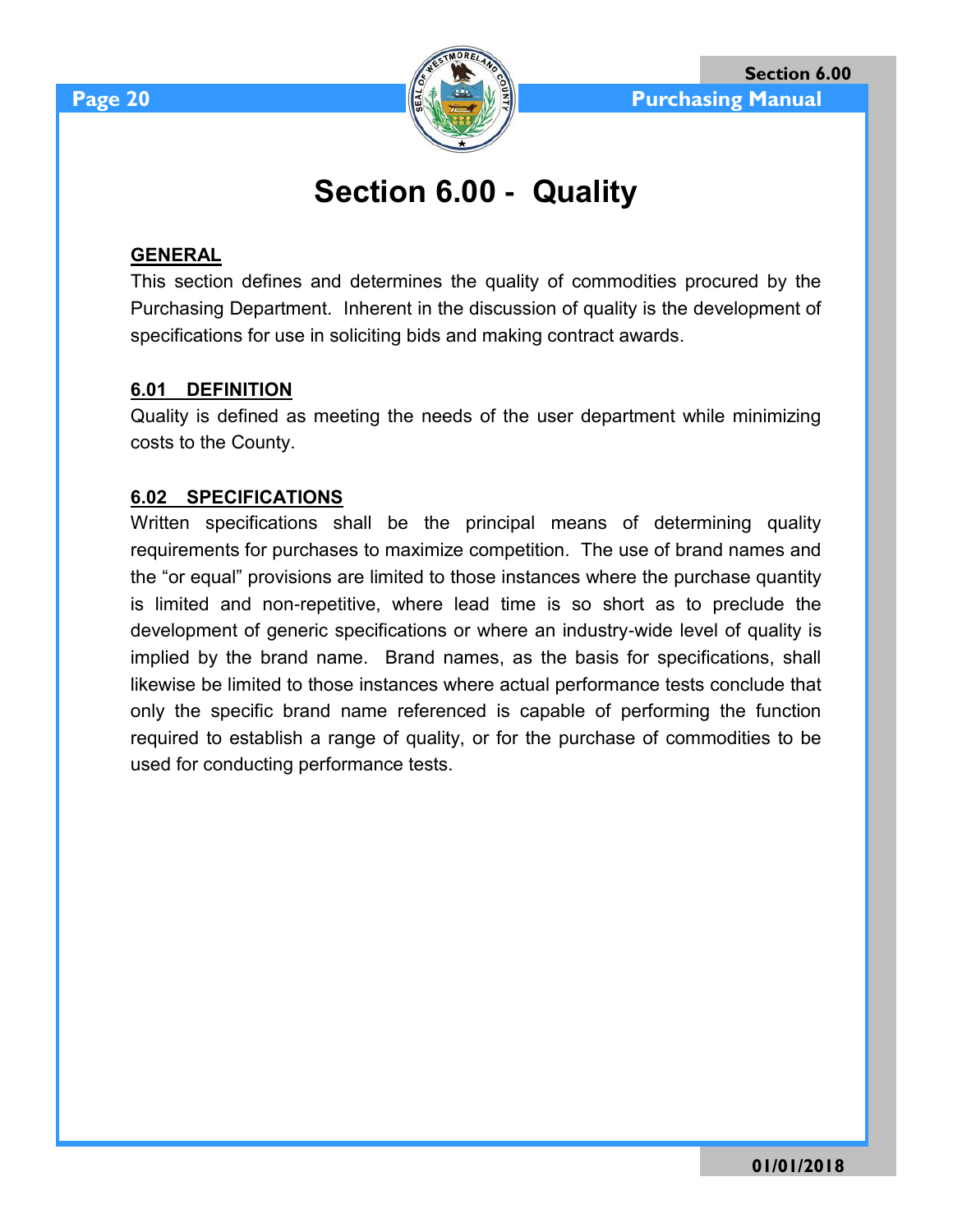### **A. Responsibility**

User departments, Solicitor's Office and the Purchasing Department shall cooperate to the fullest in the development and review of specifications. The user will assure that the specifications reflect all information necessary to fulfill the user's operational requirements. The Solicitor's Office shall ensure specifications meet the legal requirements. The Purchasing Department shall assure that the specifications are written to promote maximum competition. The Purchasing Department has the responsibility of supplying current product information to the user departments. Where feasible, the Purchasing Department shall arrange for pre-bid conferences between vendors and requesting departments to make suppliers fully aware of the County's requirements. Various sources will be used as the basis upon which specifications are developed.

# **B. Specification Review**

The Purchasing Department, in cooperation with the user department and County Solicitor should review specifications to determine the following:

- 1) That more than one vendor can supply the commodity covered under the specification to maximize competition.
- 2) That the specifications are clearly written.
- 3) That items which have been purchased as standard items are not now considered specialty items by the vendor, thus increasing costs.
- 4) That specifications do not include unnecessary details, which may increase costs or create an availability problem.
- 5) That new technology has not rendered the existing specifications obsolete.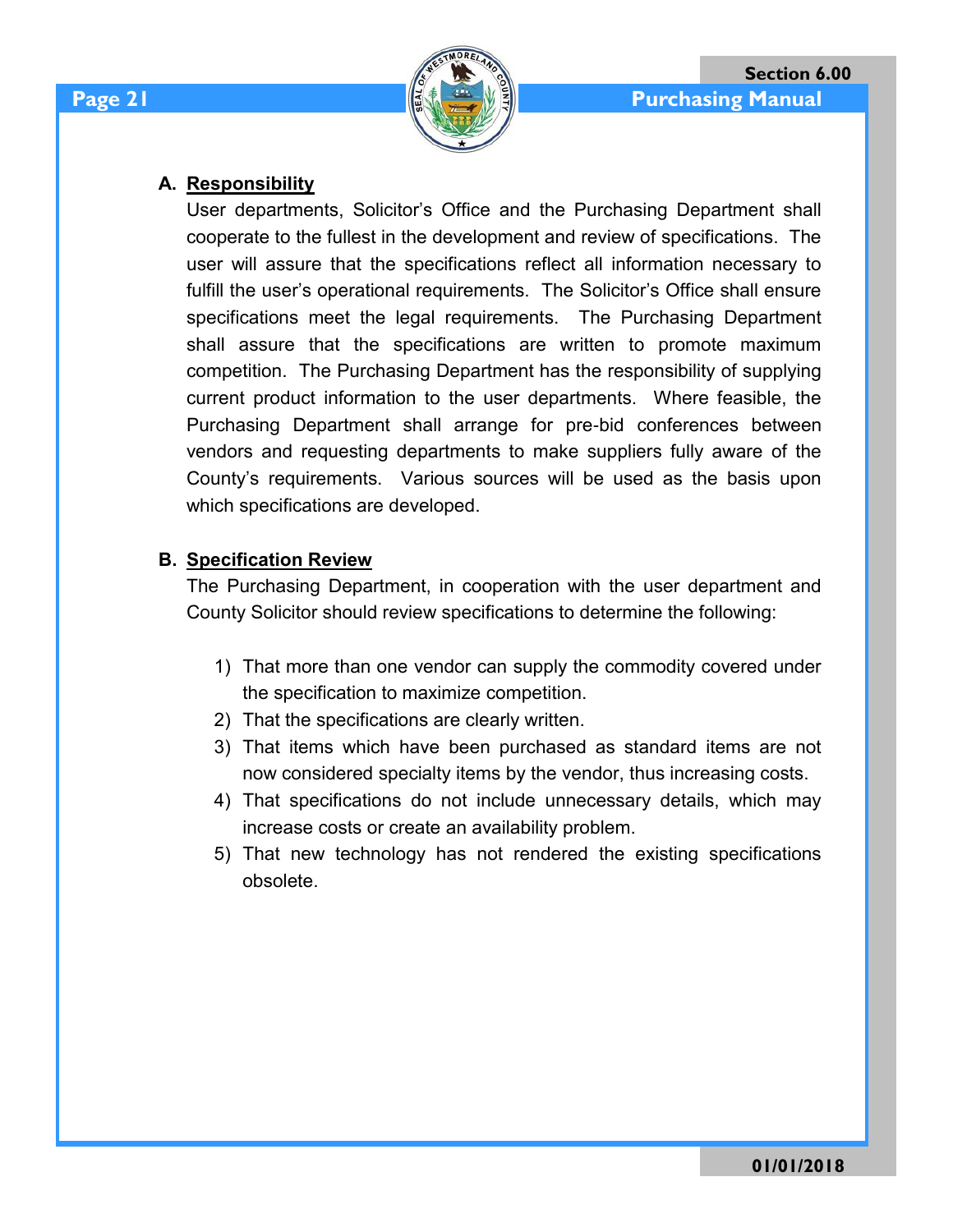

# **Section 7.00 - Receiving and Inspection**

# **GENERAL**

Personnel at each County location will be responsible for receiving, recording and inspecting all commodities delivered.

# **7.01 RECEIPT AND INSPECTION**

Through a visual inspection, it shall be determined that commodities are received in good order and are not broken or degraded in any fashion. If special testing is required in the inspection process to determine the acceptability, such testing shall be made only through a request to the Purchasing Department.

The user department, upon receipt and acceptance of commodities, signs and dates their purchase order copy that is used as the official "receipt of material" document. The "receipt of material" document shall not be signed if material is unacceptable as determined by user department personnel.

# **7.02 REJECTION**

If upon receipt the user department determines that the material is unacceptable, the Purchasing Department shall be notified in writing as to the reason for nonacceptance. The Purchasing Department shall notify the vendor of the discrepancy and arrange for a replacement. All materials deemed unacceptable due to vendor error shall be returned at the vendor's expense.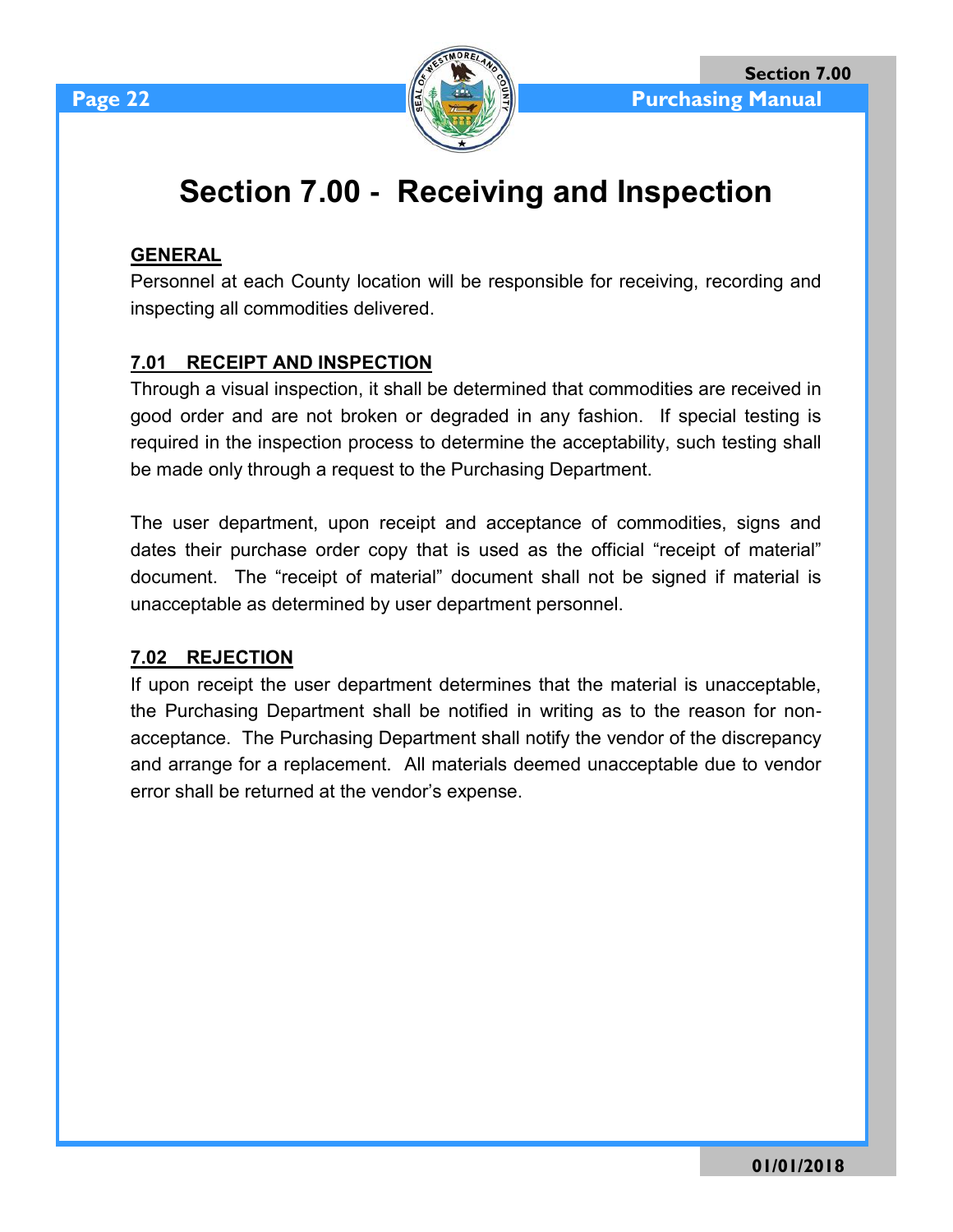

# **Section 8.00 - Determining Proper Price**

# **GENERAL**

Many factors other than unit price shall be used by Purchasing Department personnel to determine the lowest total cost to the County of bids received. Factors such as discounts, shipping costs and personnel costs are also taken into consideration.

The Purchasing Department is responsible for the maintaining pricing files for future reference.

### **8.01 PRICE KNOWLEDGE**

The Purchasing Department is responsible for researching pricing trends to determine any information which may result in savings to the County.

#### **8.02 COST / PRICE RELATIONSHIP**

Competitive bidding is used as the basis for contract awards. Buying personnel shall conduct, where possible, cost/price analysis to determine the fairness of bids received. Where such analysis indicates that lower prices may be possible, the transaction may, at the discretion of the Board of County Commissioners, be readvertised for new bid proposals. The Board of County Commissioners must reject all bids before the applicable County requirement may be re-advertised. Likewise, the Board of County Commissioners shall be provided sufficient justification for bid rejection.

#### **8.03 BID EVALUATION**

Bid evaluations shall take into consideration the total cost of bid proposals to the County. Price alone should not be the sole determining factor of lowest cost. Freight costs, freight on board (F.O.B.) terms, discounts, delivery quotes and other applicable terms and conditions shall be utilized in determining the lowest possible cost to the County.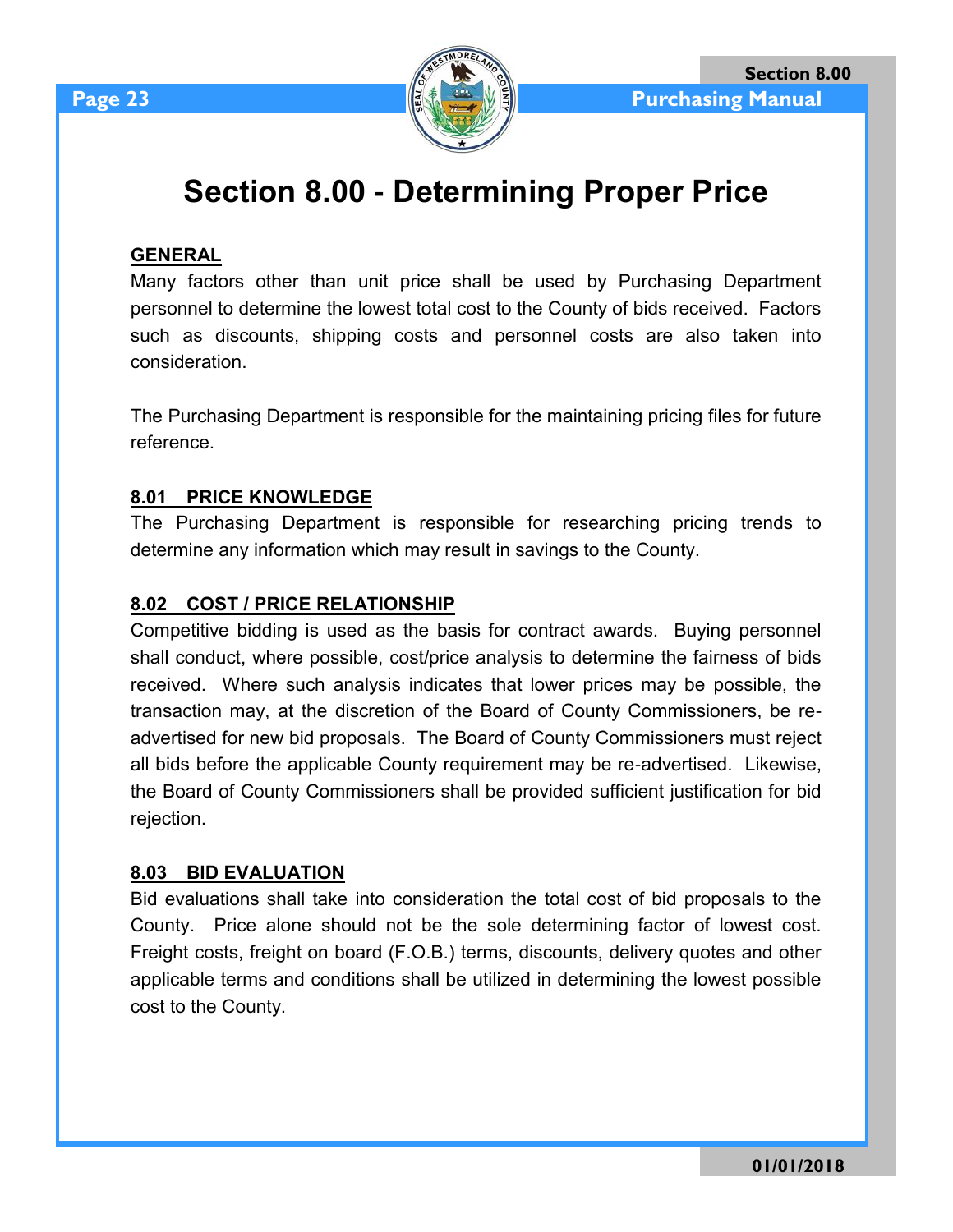

# **Section 9.00 - Ethics & Relations with Vendors**

### **GENERAL**

The Purchasing Department has significant responsibility in communicating the County's need for supplies, materials, equipment and services to the business community. It is important that the highest degree of ethics and professionalism guide the conduct of purchasing personnel. All current and potential suppliers shall be treated fairly and with courtesy to promote suppliers and community goodwill.

### **9.01 SALES REPRESENTATIVES**

Sales representatives may call on buying personnel, unannounced or by appointments. In either case, buying personnel shall interview those suppliers' representatives as promptly as possible. If a sales representative has an appointment, the interview should be reasonably expected to begin at the appointed time. Sales representatives shall be given a fair hearing as justified by the needs of the County and the nature of the product. As noted in Section 2.00 of the manual, all suppliers' dealings with the County shall be channeled through the Purchasing Department.

#### **9.02 GRATUITIES**

Westmoreland County Purchasing employees will not accept gratuities of any sort from suppliers, either current or prospective, (i.e. paid meals, gifts, etc.). Not included would be promotional materials used by suppliers (i.e. pens, pencils, calendars) that are mass distributed.

#### **9.03 SAMPLES**

When sample materials are required for evaluation, requests for such samples shall be arranged through the Purchasing Department. It is the responsibility of the appropriate buyer to expedite evaluations so that vendors may be advised of results in a reasonable period of time after submission of samples. The user department shall notify the Purchasing Department, in writing, the results of commodity evaluation. Sample evaluation must relate to the specification requirements.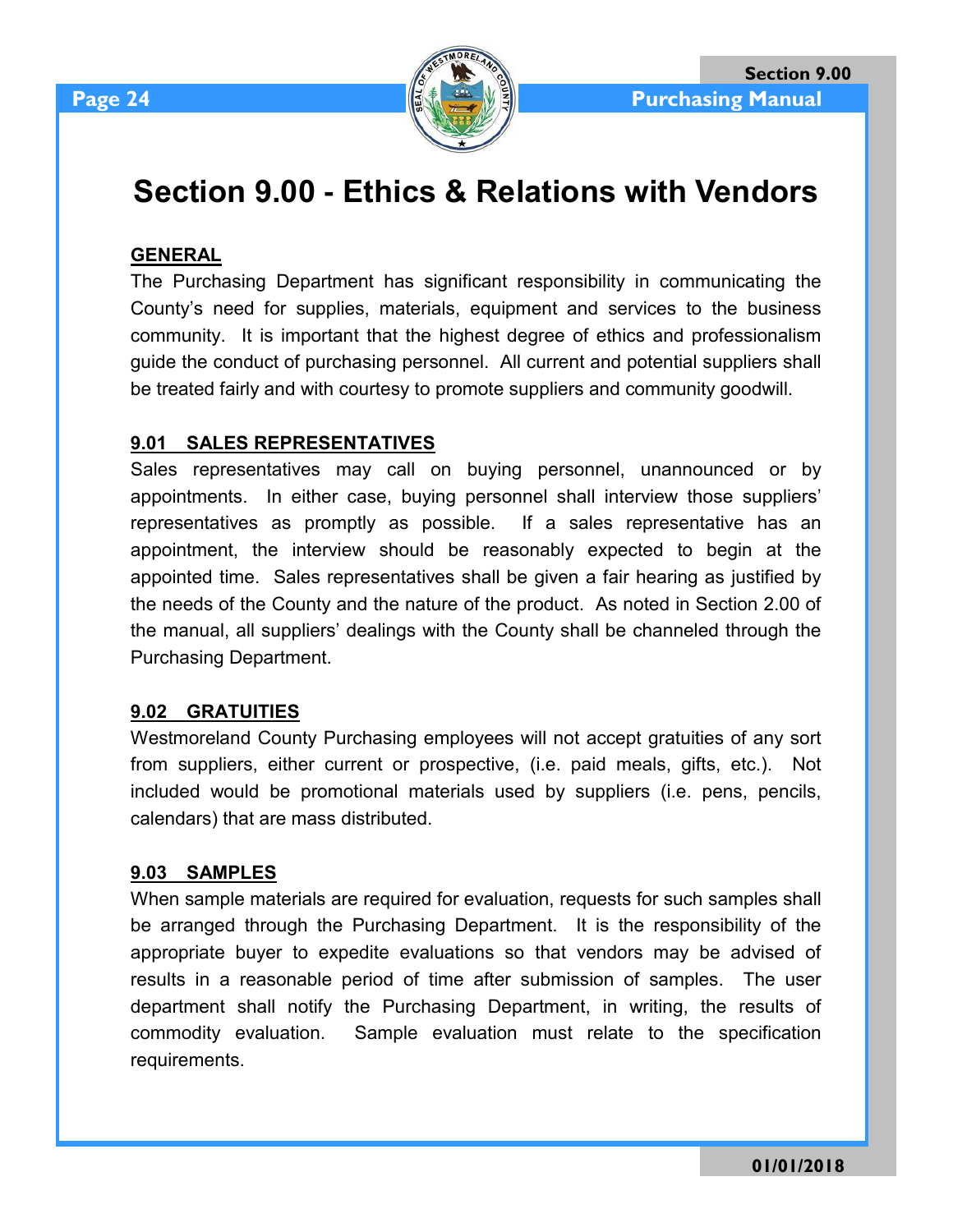# **9.04 ETHICS**

The buying personnel of the Purchasing Department shall conduct themselves in the highest ethical manner in carrying out their procurement responsibilities for Westmoreland County. All dealings with suppliers and user departments of the County, which depend on the Purchasing Department to satisfy their commodity needs, must be conducted honestly, fairly, and tactfully. In addition, personnel shall display loyalty to the objectives of the County. In terms of relations with suppliers, the following applies:

- A. All information furnished to vendors must be reliable. In no case should misleading information be rendered to suppliers, as this may damage vendor relations.
- B. All vendors shall receive equitable and impartial treatment. Information supplied to one vendor shall be supplied to all vendors. If in response to bid requests, a supplier requests and receives additional information for the purpose of clarification, this information shall likewise be provided or made accessible to all vendors who are requested to bid.
- C. Reasonable consideration shall be given to suppliers' commodities. Samples shall be expeditiously evaluated. Suppliers shall be honestly advised as to the acceptability of their commodities in terms of how well they fulfill the needs of the County's operating departments.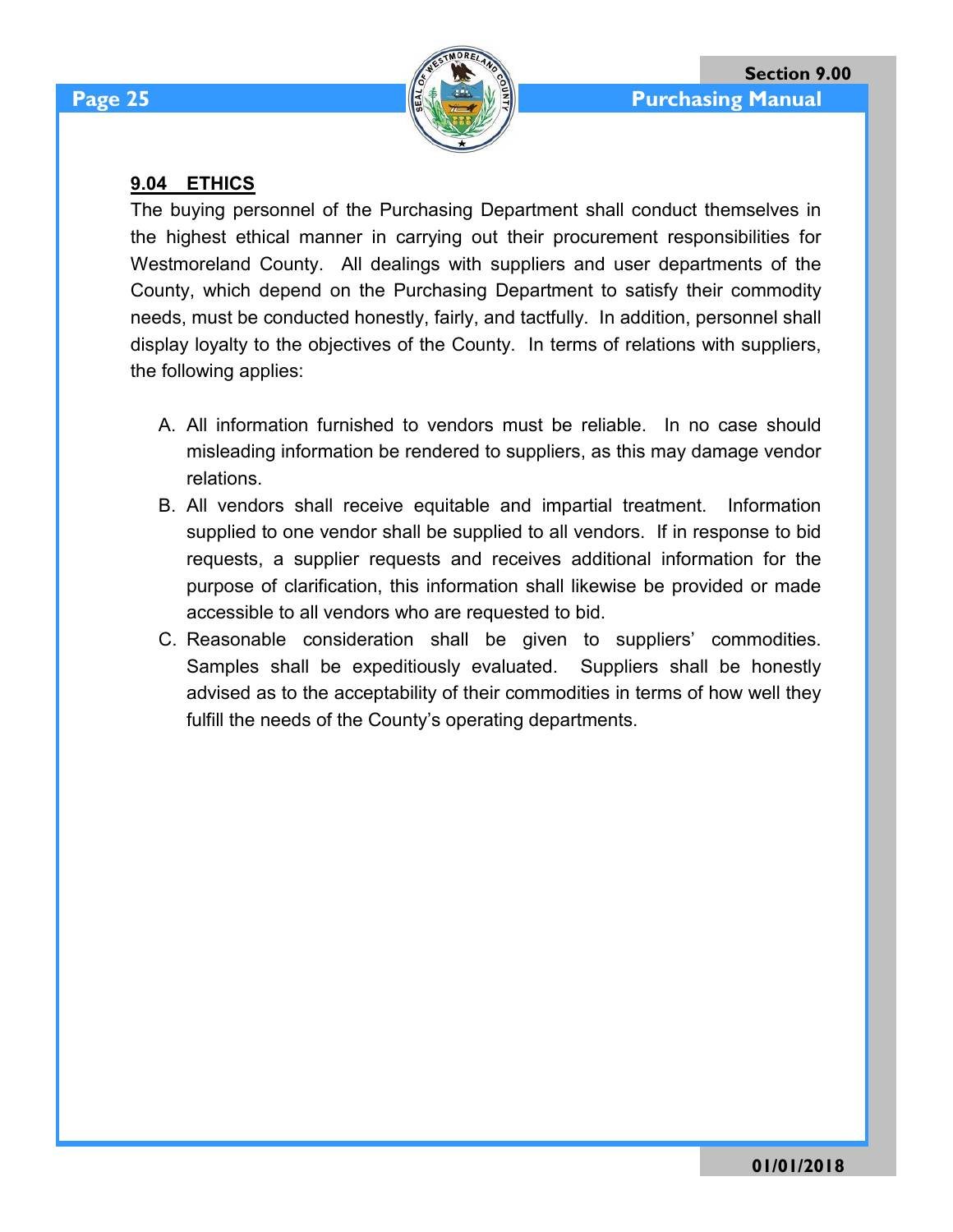

# **Section 10.00 - Procedures**

### **10.01 THE REQUISITION**

The purchase requisition serves to inform the Purchasing Department as a written request of the needs of the department and to correctly define the material or services requested.

# **A. WHEN THE REQUISITION IS PREPARED**

A requisition should be prepared far enough in advance of when goods or services will be needed, so that the Purchasing Department will have enough time to secure competitive prices and adequate delivery.

# **B. WHO APPROVES REQUISITIONS**

The department head or other authorized personnel authorizes and signs the purchase requisition.

# **C. HOW TO PREPARE A REQUISITION**

A properly processed purchase requisition must contain the following information:

- 1) Department The name of the requisitioning department.
- 2) Suggested Vendor If a vendor is being recommended, the information should be supplied to the Purchasing Department. Any suggested vendor(s) will be given full consideration.
- 3) Account Number The correct account number from which goods or services will be charged.
- 4) Quantity Insert the number required, follow with an abbreviation for those materials that need clarification (i.e. dozen (DZ) each (EA) or case (CS)).
- 5) Commodity Code All storeroom items have a commodity code. This commodity code number may be obtained from the online inventory issued by the Purchasing Department. All stock items must be ordered through the online purchasing process. Items being purchased from outside vendors must include any manufacturer information, product codes or attached sample with the requisition.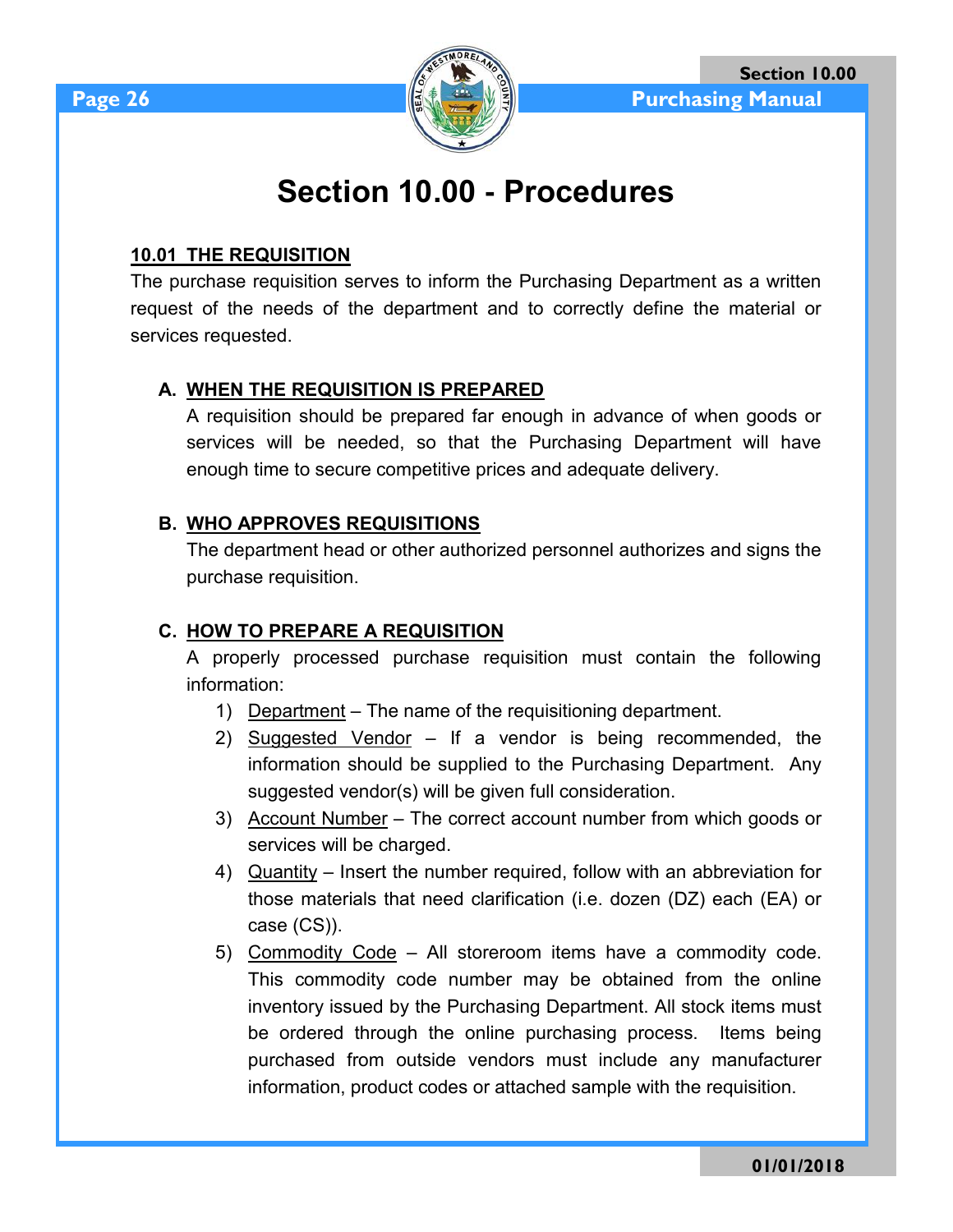- 6) Descriptions and Specifications Give a clear presentation of the item desired as to size, type, grade, color, etc.. Information may be transmitted to the Purchasing Department on a separate sheet attached to the requisition. If the purchase of the commodity requires formal and detailed specifications, the Purchasing Department may require technical assistance from the user agency in preparing the specifications.
- 7) Department Authorization To be signed in ink by authorized person. Signature authorization cards are on file in the Purchasing Department.

# **D. REQUISITIONS FOR SPECIAL ORDERS AND ONLINE INVENTORY PURCHASES**

Requisitions shall be processed only for the items that have an unencumbered balance in the budget. Exceptions must be approved by the Financial Administration Department.

# **E. REQUEST FOR EQUIPMENT PURCHASE FORMS**

Request for equipment purchase forms must be completed for all requests that are not considered a general consumable product. Example of exempt items would be computer cartridges, pens, pencils and paper. A request for equipment purchase form is required for all items that were originally granted budget monies for the expenditure or for items currently requesting Commissioner budget approval to acquire. Other instances in which a request for equipment form is necessary include unbudgeted items or services, capital items and any item or service that is using grant money.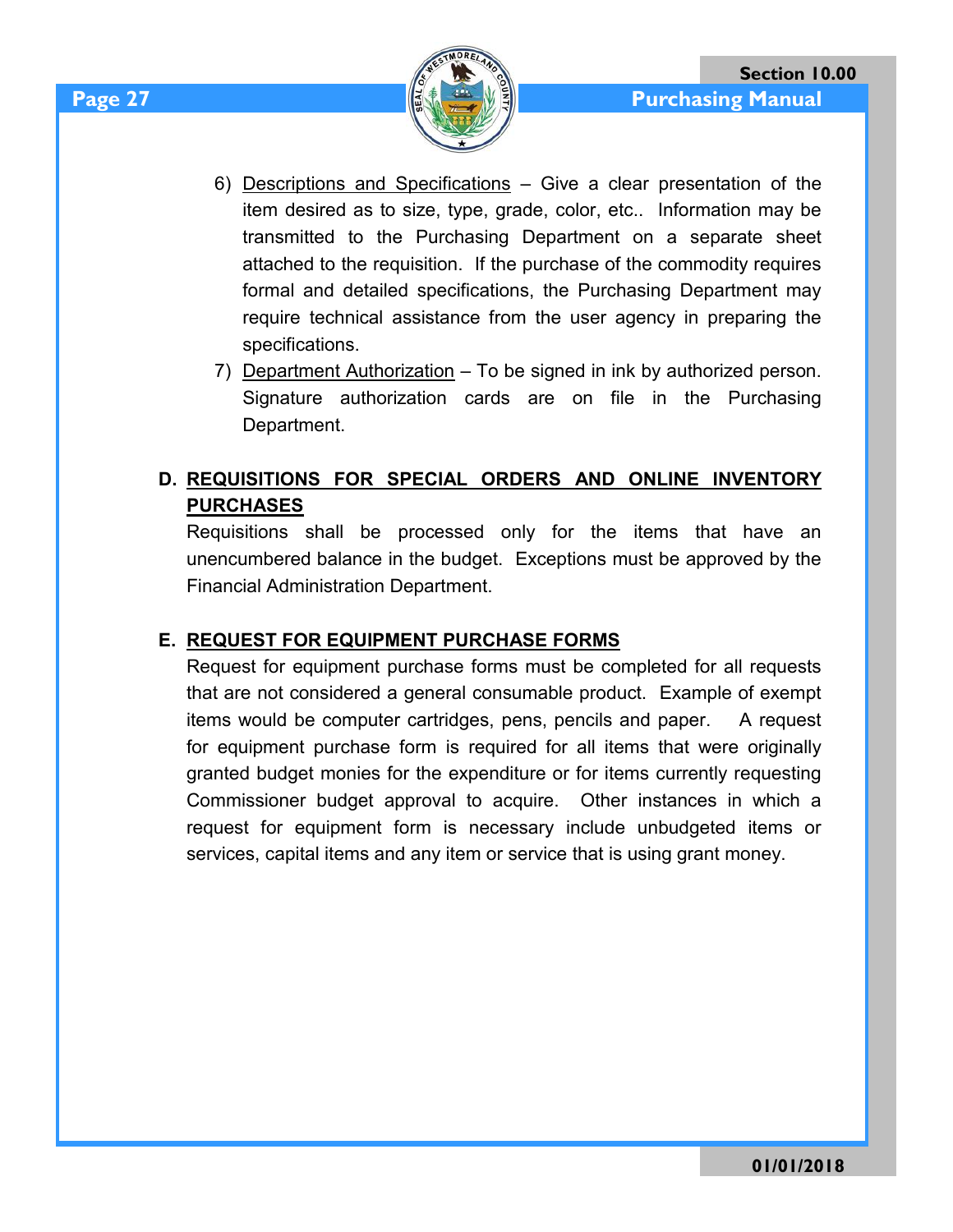

### **10.02 THE PURCHASE ORDER**

A purchase order authorizes the seller to ship and invoice materials and services as specified. Purchase orders shall be prepared clearly and concisely to prevent misunderstandings with vendors. The shipping terms are to be included on the purchase order. Once a purchase order has been issued, the funds are encumbered until the expenditure has been completed, at which time the encumbrance is reduced and the expenditure is increased. A properly prepared purchase order is one of the most important documents considered by the Controller's Office in processing vendors demands for payment.

#### **A. WHEN ORDERS ARE ISSUED**

Purchase orders will be issued by the Purchasing Department upon receipt of a written requisition signed by authorized department personnel and the appropriate budget approval process has been completed.

### **B. WHO ISSUED THE ORDER?**

Only the Purchasing Department shall issue purchase orders. The buyer shall prepare the purchase order simultaneously or soon after the requisition is received. The user department will not enter into negotiation with any vendor for the purchase of materials, supplies or equipment, except when requested. All purchase orders will be transmitted to the vendor by the Purchasing Department.

#### **C. ROUTING OF ORDER**

A standard purchase order is a form used for all purchases. The purchase order is a form containing four copies.

Purchase Order copies are as follows:

1) White – Department Copy

Sent to the requesting department. This is the requesting department's confirmation of the placement of the order, the successful vendor, the item(s) being purchased and the monies encumbered for this particular order.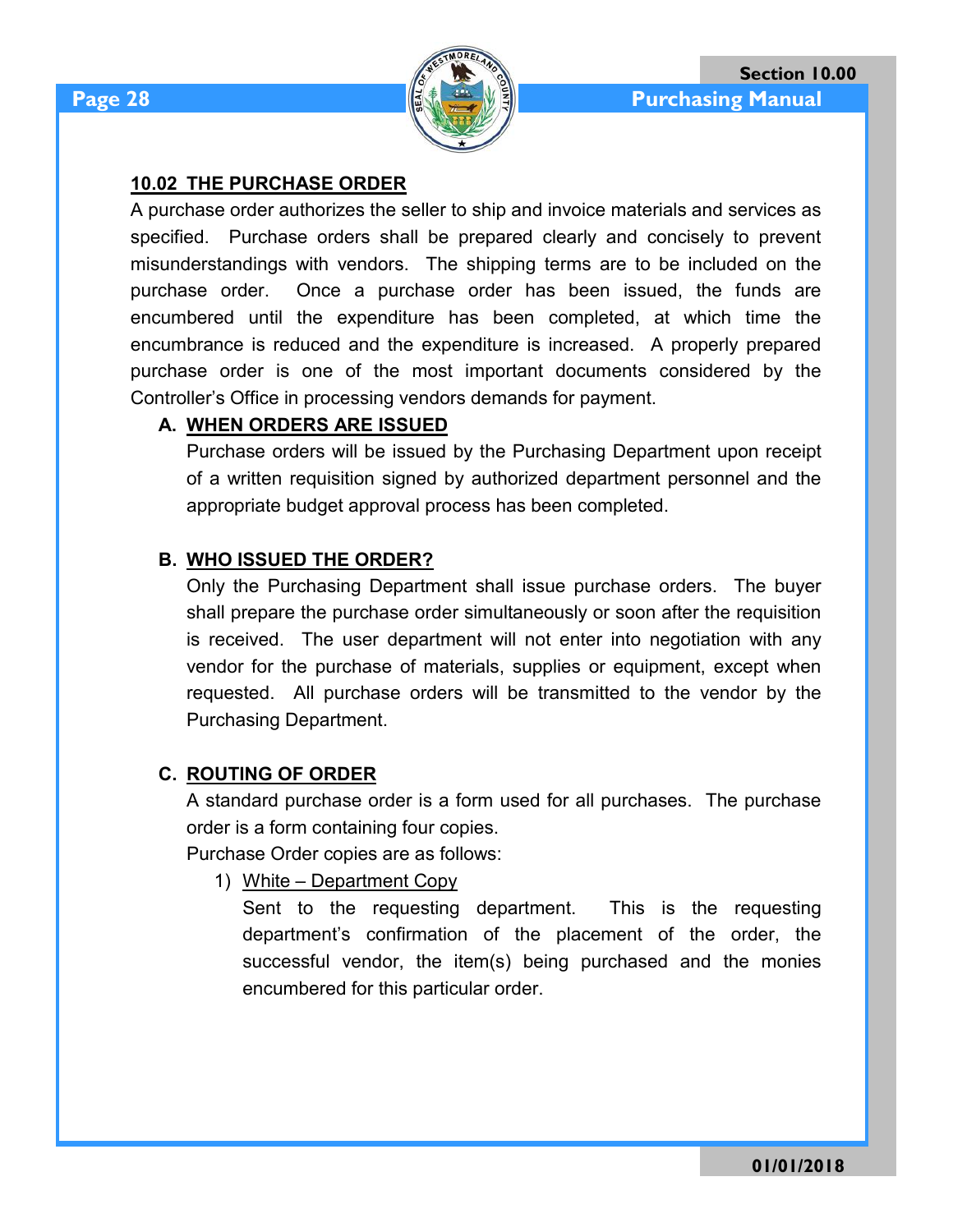

2) Yellow – Controller's Receiving Copy

Given to the requesting department at the time of delivery of the items purchased. Submitted along with invoice to Controller's Office requesting that payment be made to vendor.

3) Pink – Purchasing Receiving Copy Acquire signature of recipient of goods as proof of delivery by vendor and delivery Purchasing personnel. Maintained in file in Purchasing Department.

4) Green – File Copy Maintained in the Purchasing Department along with all quotes, requisitions and pertinent paperwork relating to that particular order.

# **10.03 - THE INVOICE**

Invoices are an itemized statement of merchandise shipped or services rendered and are a means of guiding the County in the settlement of financial obligations incurred.

An invoice is the vendor's statement of his charges against the County for materials or services rendered. Invoices are based upon the purchase order and should contain the same basic information.

# **A. WHAT INVOICES SHOULD CONTAIN**

- 1) Purchase order number.
- 2) Itemized listing of materials or services rendered.
- 3) Prices, terms, quantities and any other charges contained in the purchase order.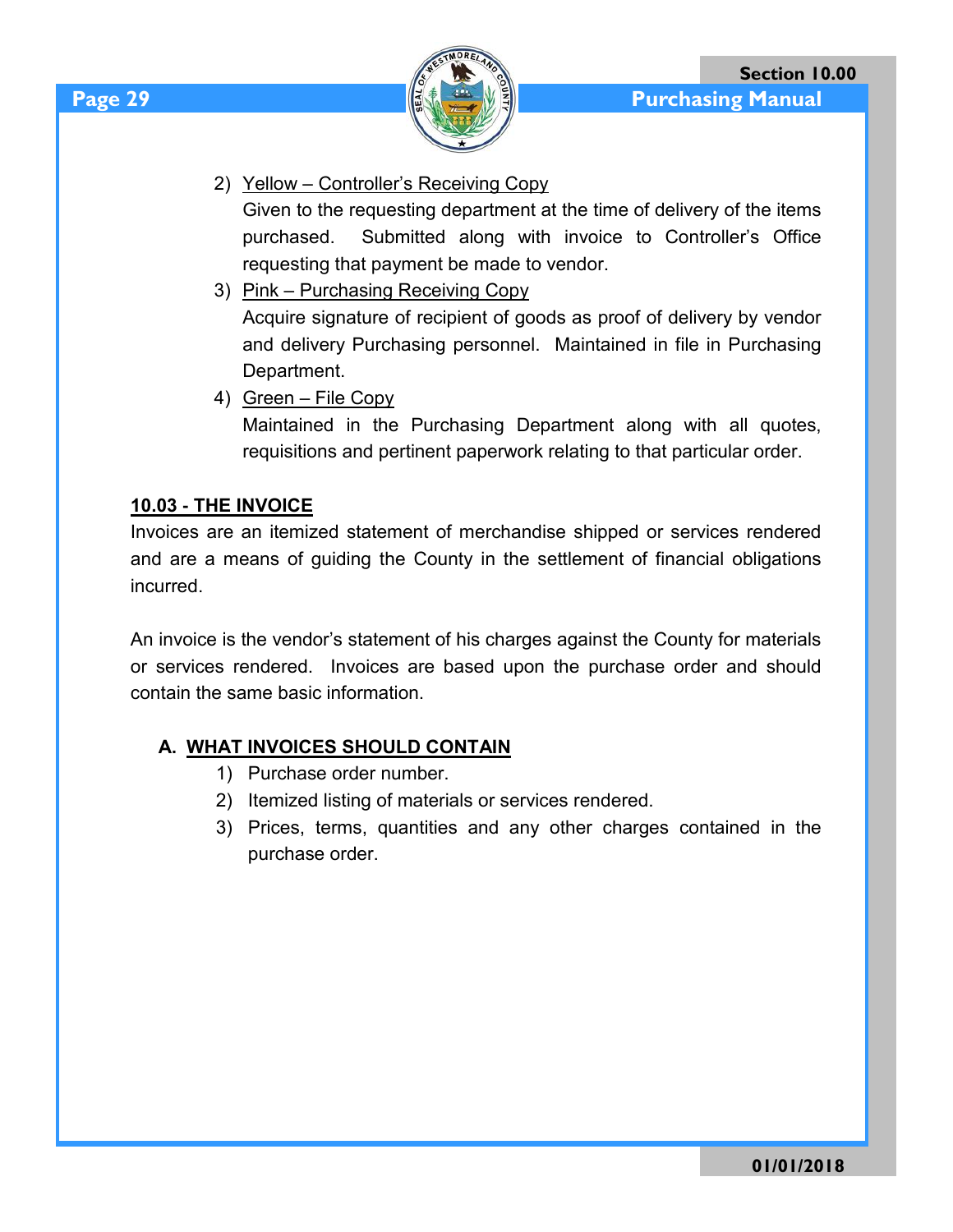

### **B. WHAT DEPARTMENTS DO WITH INVOICES**

Upon completion of delivery and acceptance of material or service, the user department on receipt of invoice will immediately approve and attach the invoice to the Controller's Receiving copy (yellow) and submit to Controller's Office for payment. This will enable the County to take advantage of any time discounts. Departmental approval documents that items were appropriate and received in good condition. If there are any outstanding vendor issues, do not approve the invoice, rather notify the Purchasing Department.

#### **10.04 - CREDITS**

#### **A. CREDIT AGAINST AN OPEN PURCHASE ORDER**

Credits issued from returned items on an OPEN purchase order will be deducted directly from the open purchase order.

#### **B. CREDIT FROM A PAID PURCHASE ORDER**

Credits that are issued after a purchase order is complete will be applied to the next order placed with the issuing vendor. However, in certain instances, it is preferable to receive a refund in lieu of a credit. It will be up to the discretion of Financial Administration and the Purchasing Department to determine the most fiscally responsible alternative for the County.

#### **C. CREDIT FROM TRADED, SCRAPPED OR SOLD GOODS**

At times, the value of trading items is higher than that of auctioning, scrapping or discarding; therefore trading items will be considered on a case by case scenario. Items purchased with county funding that are being considered for trade are the property of the county and NOT the requesting department. Credits that are accumulated from auction, scrap or discarded items are to be properly evaluated by Financial Administration and the Purchasing Department before any arrangements are made.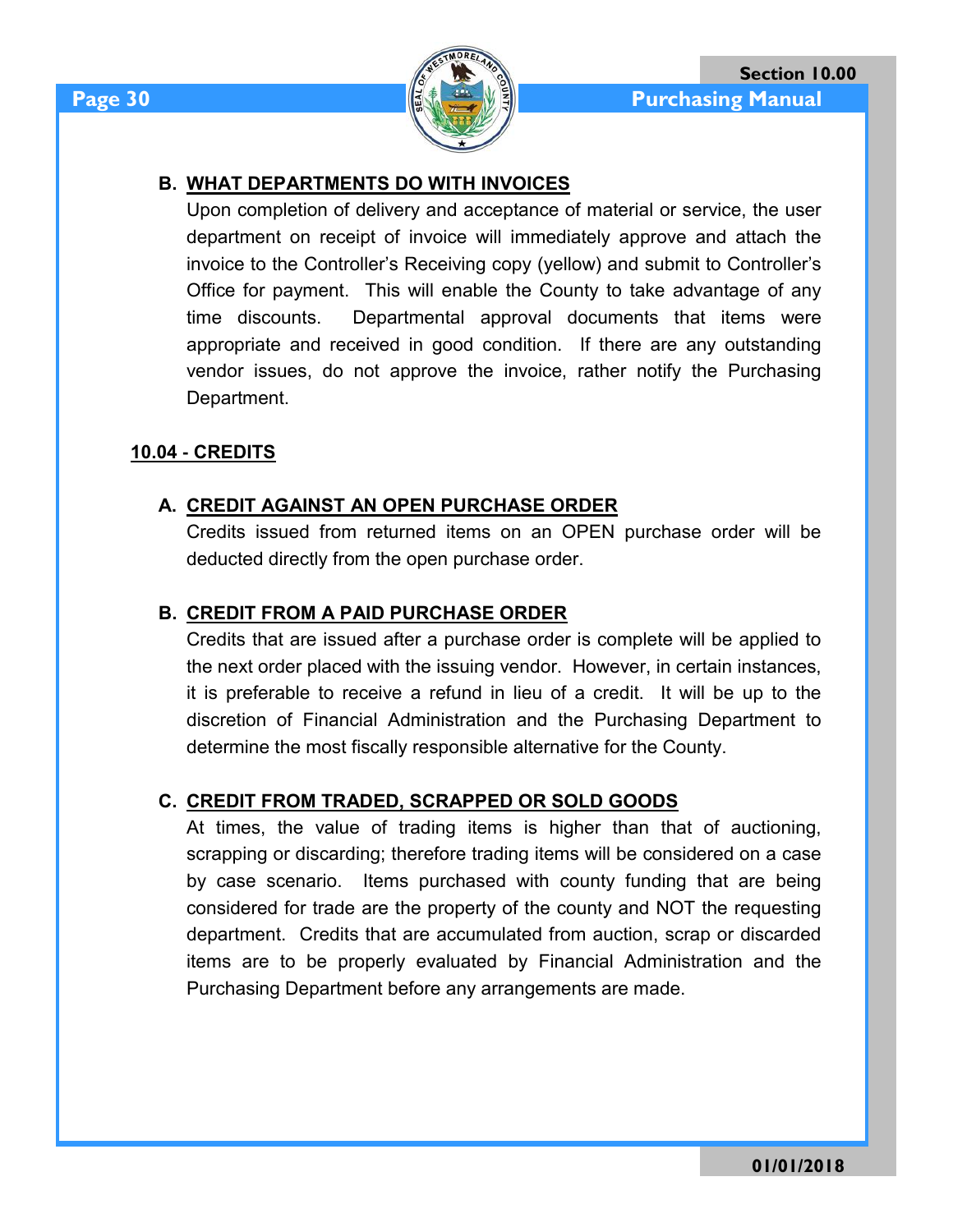

### **10.05 - CONTRACTED GOODS & SERVICES**

As previously specified in Section 5.00 and mandated by the County Code, the Board of County Commissioners shall enter into all contracts. Also, all transactions which exceed \$20,100.00 must involve one of the following:

- A. Formal bidding process.
- B. Approved state contract (i.e. COSTARS, State Contract or other purchasing agency contracts).
- C. A sole source vendor.
- D. Deemed an emergency by the Board of County Commissioners.

All contracted goods and services will have a contract number which will be assigned by the Controller's Office (i.e. bid items, state contract and negotiated contracts). All user departments will be notified of the contract number by the Controller's Department.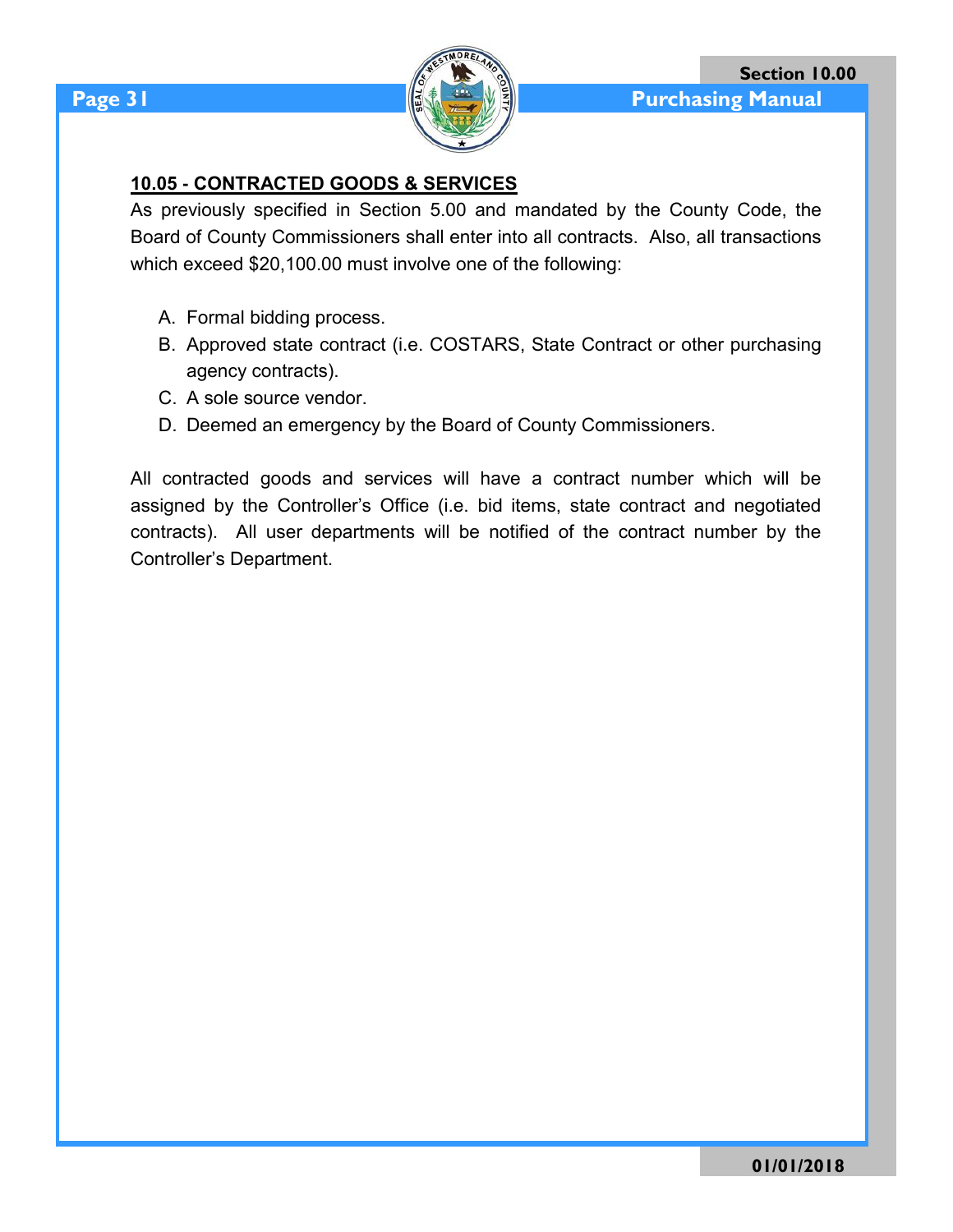

# **Section 11.00 - P-Cards**

### **GENERAL**

A Purchasing Card, or P-Card, is a convenient payment method that streamlines procure-to-pay processes for increased efficiencies and cost savings in accordance with the thresholds as defined in the aforementioned County purchasing policies. Transactions are deducted from the Westmoreland County budget and the assigned department's allocation in the budget. Policies and procedures contained herein are applicable to all County personnel.

### **11.01 Purchasing Card Policies and Procedures**

- A. Requesting cardholders, upon approval of the Purchasing Card Administrator(s), must review the program guidelines and agree to the terms and limitations outlined in the Employee Indemnity Agreement.
- B. Individual card limits are set at \$500.00 cumulative purchases per statement period (beginning the 28th of each month and ending on the 27th of the following month), unless otherwise stated. Department-wide card limits are typically set at \$5,000.00 cumulative purchases per statement period. Temporary changes to the limit can be set upon request and approval of the P-Card Administrator.
- C. The authorized cardholder is the only person entitled to use the card. The loaning of P-Cards for use by others is prohibited and is considered a violation of policy, as is personal use. The cardholder is responsible and accountable for all transactions that occur on their card.
- D. Card will be cancelled upon the termination or job position change of the named employee. The cardholder must surrender the card upon termination of employment (i.e. retirement or voluntary/involuntary resignation).
- E. Cardholders are expected to comply with internal control procedures in order to protect County assets. This includes keeping receipts, reconciling monthly statements, following proper card security measures, and resolving any discrepancies by contacting the supplier, Purchase Card administrator and the p-card issuing bank / institution.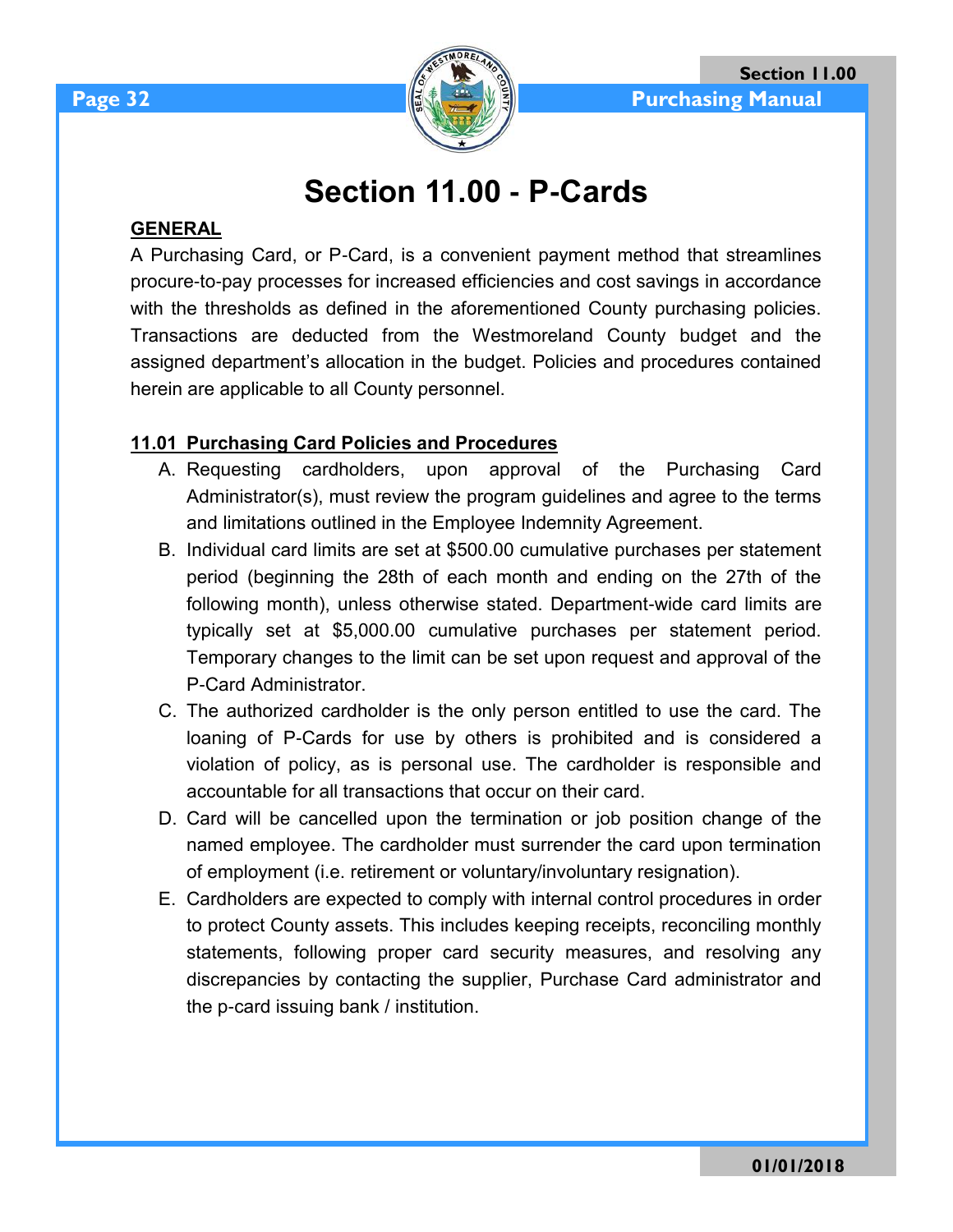- F. All transactions are tax exempt. It is the responsibility of the cardholder to make the vendor aware that the transaction will be tax exempt prior to processing the sale (if needed, tax exempt number 25-6001046 should be provided or a tax exempt certificate presented). If a vendor charges tax, the cardholder must contact the vendor and obtain a credit equal to the amount of the sales tax. Cash issued to settle the tax error is not permitted. If the cardholder is unable resolve a sales or any other tax issue, they will escalate to the P-Card Administrator.
- G. Online usage information is continually monitored by the P-Card Administrator, including spending patterns and vendor sources.
- H. Cardholder must keep a log of all purchases made with the credit card and reconcile the log with the monthly statement, verifying the accuracy of the statement and that no tax was charged erroneously.
- I. Any disputes with the statement should be brought immediately to the attention of the P-Card Administrator.
- J. If the card is lost, stolen or misplaced, employee must immediately notify the P-Card Administrator and issuing bank or institution.
- K. Cardholders must turn in the original receipt to the P-Card Administrator within two weeks of the end of the statement date, along with the appropriate general ledger account to be charged. If the receipt is not submitted, the pcard will be deactivated until receipt is received.